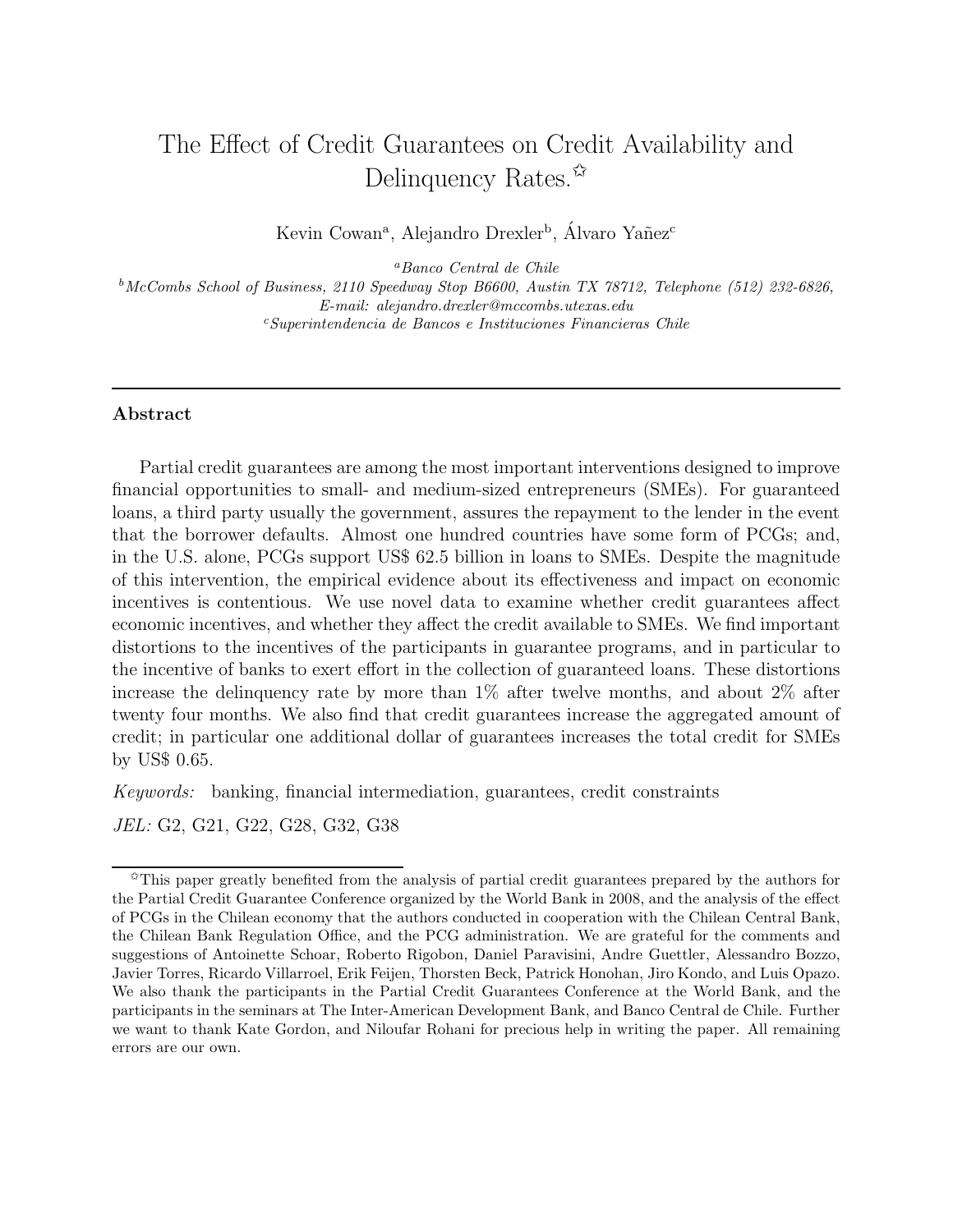# 1. Introduction

A consistent finding in empirical economics is that small- and medium-sized entrepreneurs (SMEs) experience stronger and more costly financial impediments in investing than large firms.<sup>1</sup> Substantial effort have been exerted by governments and multilateral organizations to reduce these obstacles.<sup>2</sup> However, despite the large amount of time and resources allocated to improve SMEs access to finance, the success of interventions has been mixed at best (Stiglitz et al., 1993). This finding emphasizes the importance of well-designed interventions to further enhance the access to finance for SMEs.

Recent literature documents that direct subsidies managed by the government are not cost effective (Khwaja and Mian, 2005; Zia, 2008). These management inefficiencies lead governments to indirect subsidies where part of the administration is delegated to private institutions. One of the most prominent indirect interventions is the partial credit guarantee (PCGs) where a private institution issues and monitors the loans, and a third party, usually the government, guarantees the repayment to the lender in the event that the borrower defaults.<sup>3</sup> Green (2003) reports that almost one hundred countries have some form of PCGs; and, in the U.S. alone, PCGs support US\$ 62.5 billion in loans to SMEs. The size of PCGs across other countries presents large variations. For example, in Chile, PCGs represent 1% of the GDP, whereas they represent 9% of the GDP in Korea (Beck et al., 2010).

Partial Credit Guarantees aim to increase the credit capacity of SMEs' that lack collateral to access the credit markets. However, financial institutions are still able to use the guarantees to reduce the risk of loans to clients that already have enough collateral. Another problem is that guarantees might distort the incentives of the lender, the borrower, or both.

<sup>&</sup>lt;sup>1</sup>See, for example, Evans and Jovanovic  $(1989)$ ; Beck et al.  $(2005, 2007)$ 

<sup>2</sup>For example, the Inter-American Development Bank estimates that their interventions to reduce financial market deficiencies in Latin America and the Caribbean between 1990 and 2004 account for US\$ 22 billion. <sup>3</sup>In practice PCGs work like credit insurance. In the text we will use the terms insurance and guarantees indistinctively.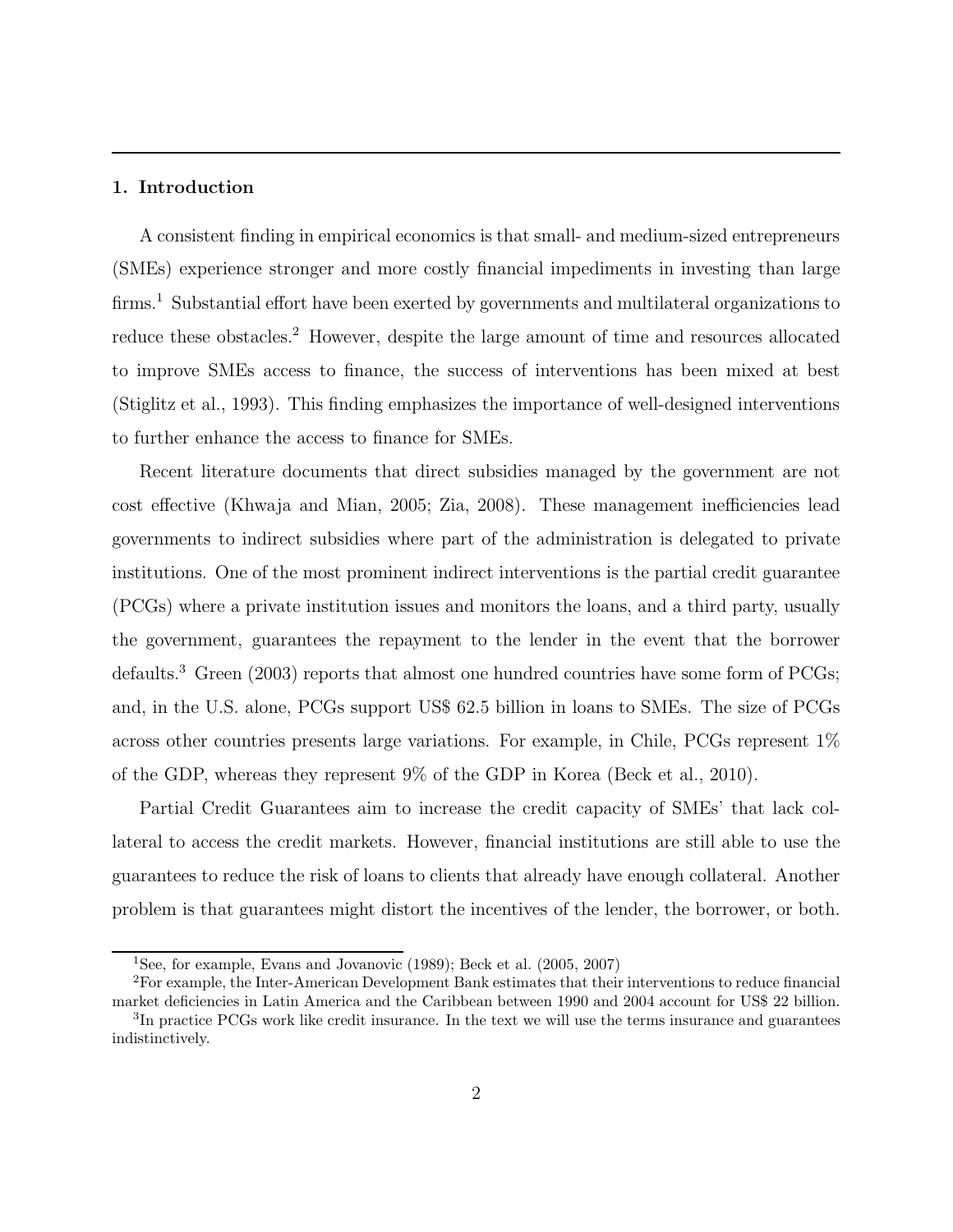This problem is mitigated by making the guarantee partial. However, lending without (or with reduced) collateral might exacerbate asymmetric information problems and create important economic distortions even if the lender retains part of the risk (Bester, 1985; Jimnez et al., 2006; Rajan and Winton, 1995).

A substantial body of theoretical work studies the effectiveness of PCGs and the extent to which they distort the incentives of the participants in the market (Innes, 1991; Chaney and Thakor, 1985; Gale, 1990). There is also ample empirical work that studies the effect of credit guarantees in different parts of the world. For example, Craig et al. (2007a,b, 2008) study the effect of credit guarantee programs implemented by the U.S. Small Business Administration. They find that credit guarantees have a positive impact on employment rates. Additionally, they find a weak relationship between guaranteed lending and future per capita income growth. Uesugi et al. (2010) study a government guarantee program in Japan. They find that though credit guarantees increase the availability of credit in the short term, most participants in the guarantee programs experience a deterioration in their long term performance. Boocock and Shariff (2005) study a Guarantee Scheme in Malaysia to find no conclusive evidence about the effectiveness of the program. Their study also suggests important losses borne by lenders. Cowling (2010) studies a government credit guarantee program in the U.K.. He finds that the program achieves the primary objective of increasing availability of credit; However, the costs associated with the program are unclear.

Despite the ample empirical work on the subject, a central question has not yet been addressed: how do partial credit guarantees distort the incentive of lenders and borrowers? The main contribution in our paper is to shed light on this rather unexplored dimension of credit guarantees. Our work highlights the severe problems that arise when the financial institution that performs the monitoring and the collection tasks is not the residual claimer of the loan.

We study the operations of the PCG program in Chile between 2003 and 2006. What makes these PCGs special is that entrepreneurs can borrow from multiple sources and can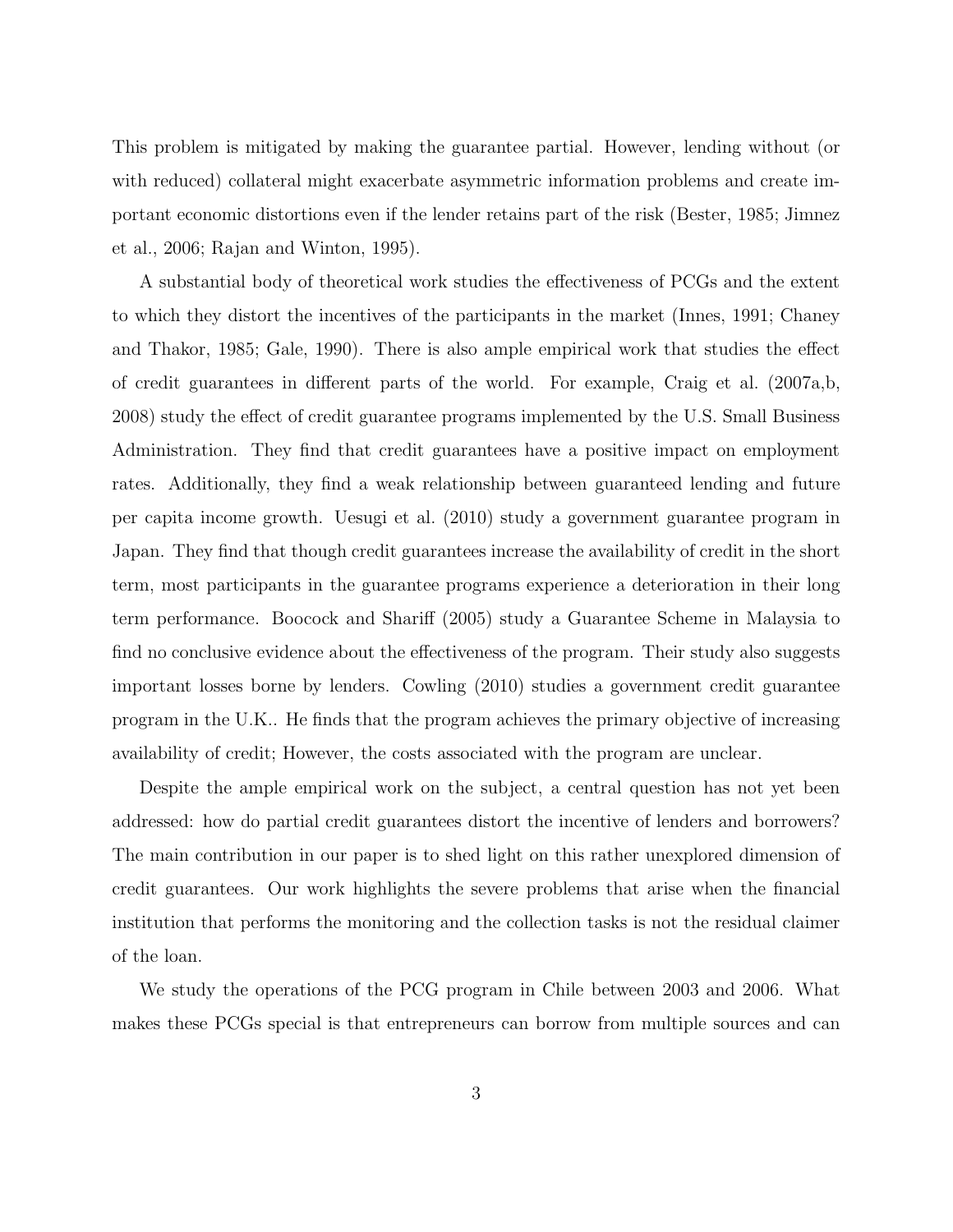maintain insured and uninsured obligations with each of them. Moreover, we observe the repayment behavior on each of these obligations separately. These features allow us to study the effects of PCGs at the firm level by including in our specifications, a rich set of fixed effects that control for bank and borrower characteristics. Furthermore, we can control for time varying characteristics of the relationship between the borrower and the bank. This is a major contribution to the empirical banking literature that has mainly focused on time invariant borrower-bank fixed effects. Our approach thus tests whether the same firm borrowing from the same bank shows a different repayment behavior on its insured loans, compared to its repayment behavior on uninsured loans. Another interesting feature of the PCGs in Chile is that guarantees are allocated through an auction with sealed bids. Therefore, the amount of guarantees allocated to a bank does not only depend on its demand, but also on the bids of other participants in the auction. This feature generates nonlinear variation in the amount of guarantees allocated to each financial institution. In the paper this nonlinear variation is used to identify the effect of PCGs on the aggregate lending to SMEs.

We find that credit guarantees severely affect economic incentives, which in turn increase delinquency rates. For example, the presence of guarantees increases the delinquency rate by 1.5% in 12 months and more than 2% in 24 months compared to similar uninsured obligations. Furthermore, we explore if the increase in the delinquency rate can be explained by a distortion to the incentives of borrowers, lenders, or both. In most PCGs, and in particular in Chile, the insurance does not reduce the legal rights of the bank to demand repayment. In fact borrowers remain liable for the loan even after the government repays the guaranteed capital. All things being equal, this liability makes it unlikely that the borrower will have weaker incentives to repay the insured loan. Thus, the increase in delinquency must be a consequence of distortions to the incentives of the bank. One explanation is that banks reduce the monitoring of clients with guaranteed loans and therefore have less information to enforce repayment. However, a reduction in the intensity of the monitoring of client  $i$  by bank b should affect the repayment on both the insured and the uninsured obligations of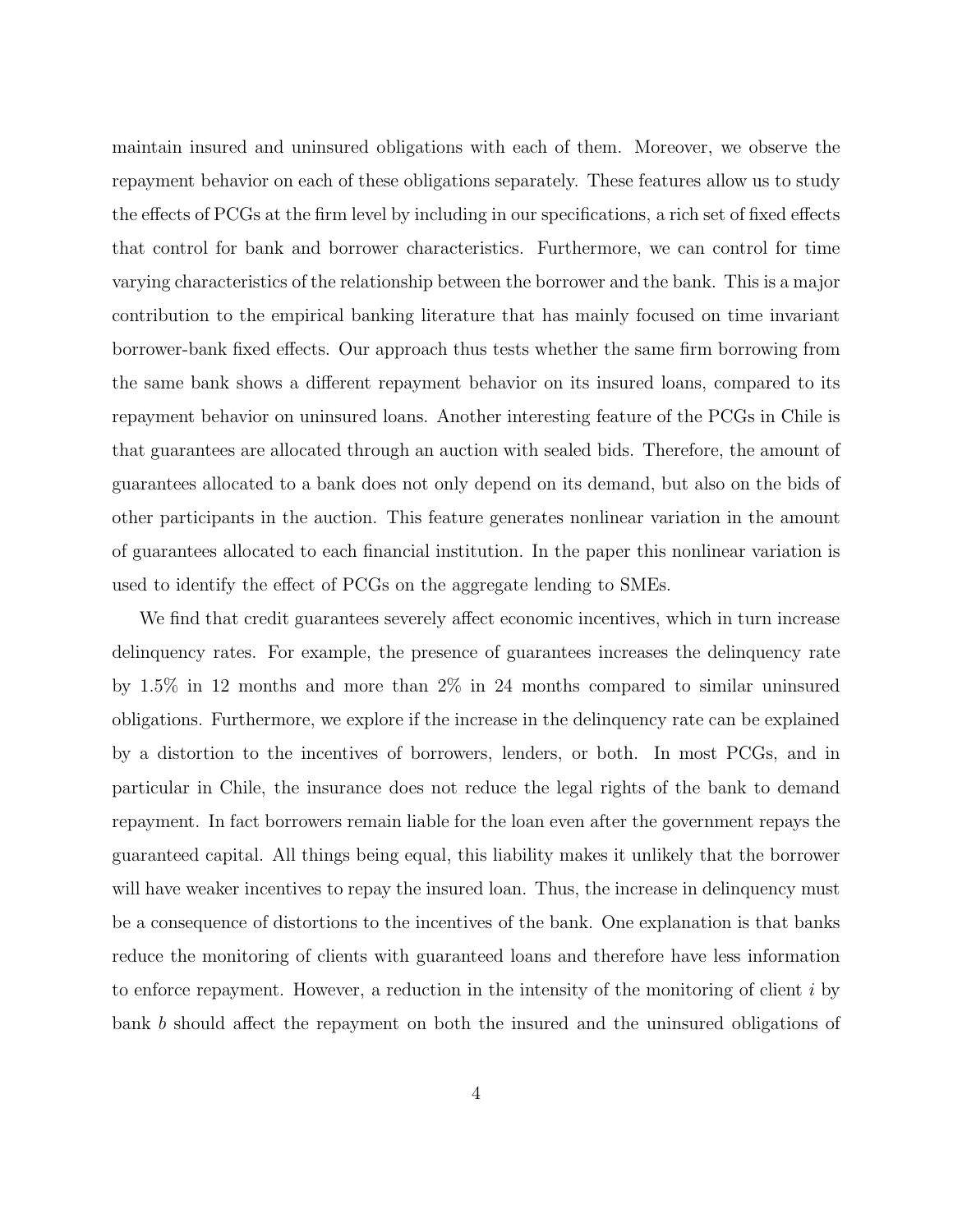borrower i with bank b. We find that only the repayment of insured obligations is affected but repayment to other loans at the same institution remains unchanged, suggesting that the monitoring effort does not change. An explanation that better fits our findings is that banks, even with abundant information about the client, decide to reduce their effort in the collection of guaranteed loan installments.

We also use the nonlinear variation in the amount of guarantees to each institution to quantify the effect of insurance on the aggregated credit to SMEs. While similar approaches have been used to test the effect of other types of government interventions, we are the first to use nonlinear variation to study the effect of partial credit guarantee programs.<sup>4</sup> We find that PCGs are effective in increasing the aggregated amount of credit available to SMEs. In particular, an increase of one dollar in the guarantees available to a bank is associated with an increase of US\$ 0.65 in credit to SMEs; more specifically, the amount of credit for new borrowers increases by US\$ 0.21, and the amount of credit for preexisting borrowers increases by US\$ 0.44. The remainder of the guarantees is allocated to loans that would have been issued anyway.

The rest of the paper is organized as follows. In Section 2, we describe the institutional details of the PCG intervention in Chile and the details of the data. In Section 3, we explain the methodology and present the main results. Lastly, in Section 4, we present the conclusion and policy implications.

# 2. Description of the Intervention and Data

# *2.1. Description of the Intervention*

In a PCG program, a third party guarantees the complete or partial repayment to the lender in the event that the borrower defaults. PCGs reduce the banks' exposure to system-

<sup>4</sup>For example Paravisini (2008) uses nonlinear variation to study the effect of a direct subsidy to small businesses lending in Argentina.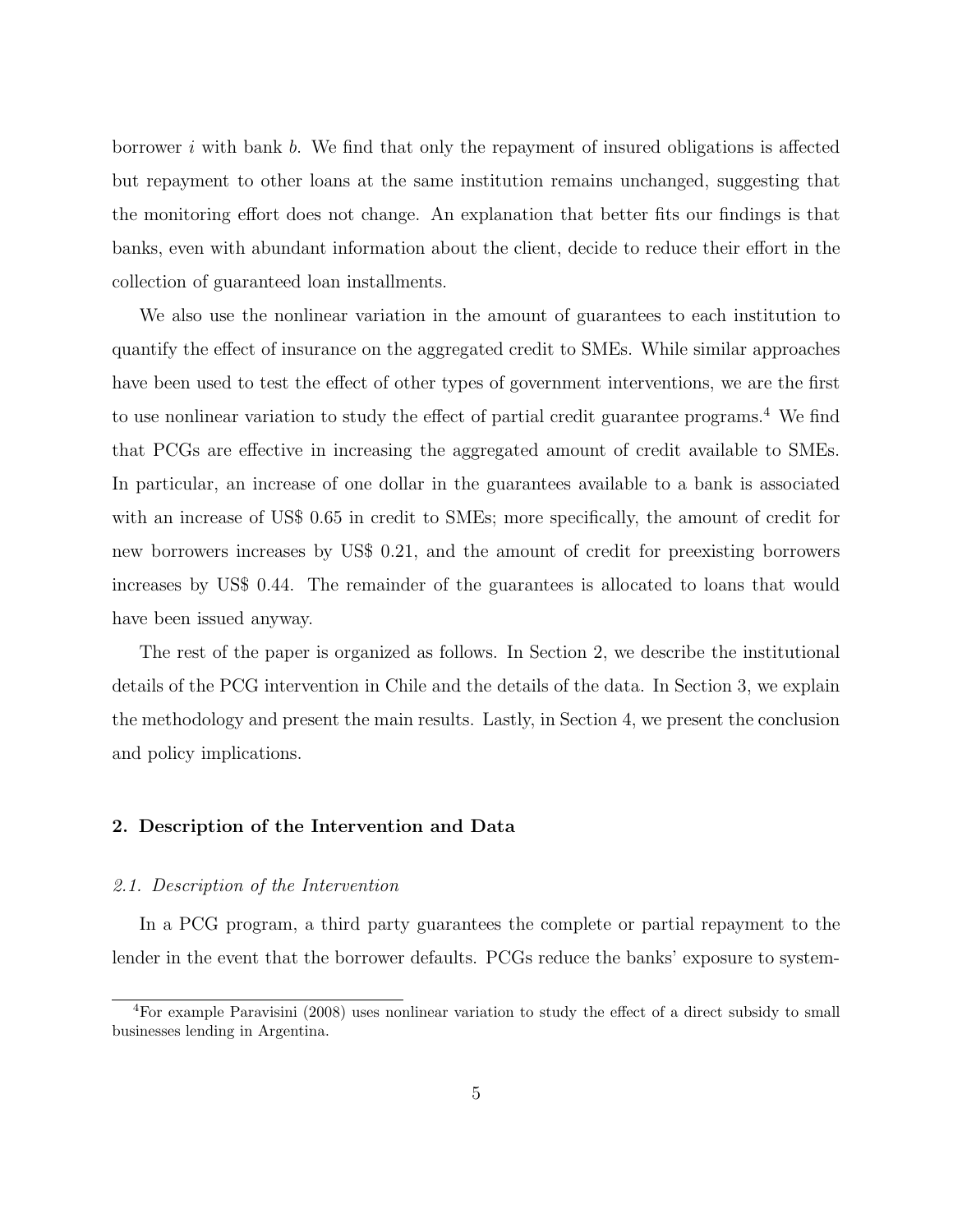atic risk and reduce their capital constraints when capital requirements are binding (Ayuso et al., 2004). Borrowers benefit from PCGs because the reduction in the banks' capital constraints has a positive impact on the aggregate supply of credit (Paravisini, 2008). Borrowing with PCGs also help early entrepreneurs to build a credit reputation which might reduce their collateral requirements in future transactions (Berger et al., 2011). PCGs can also facilitate borrowing to early entrepreneurs in capital intensive industries until they accumulate enough assets to access the financial markets without external insurance.

The appeal of PCGs compared to direct subsidies is that the screening, monitoring, and collection tasks can be performed by private financial institutions that might have more expertise in performing these tasks than the provider of the guarantees (Honohan, 2008). The delegation of management tasks in indirect interventions is a significant advantage over direct subsidies, given that most of the time direct subsidies managed by the government do not achieve their expected performance (Khwaja and Mian, 2005; Zia, 2008).

In this study, we focus on a PCG structure where the government provides the guarantees and the private sector provides the principal and performs the screening, monitoring, and collection of the loan installments. Though this structure is very common for PCGs in developing countries, it is not the only one. For example, in some countries PCGs are privately funded. Also, in some countries, the government has a more active role in the screening and monitoring of loans. For a comprehensive description of the different PCG structures across countries see Beck et al. (2010).

The results for this study are based on the operations of the Chilean Credit Guarantee Program (FOGAPE) between January 2003 and September 2006. During that time frame, FOGAPE had a fund of US\$60 million in liquid assets, and the law allowed the administration to provide guarantees to loans for a total of up to ten times the size of the fund.

The administration of FOGAPE allocates guarantees among the financial institutions through an auction with sealed bids. Financial institutions can use the allocated guarantees to insure loans at their discretion, subject to satisfying the following conditions: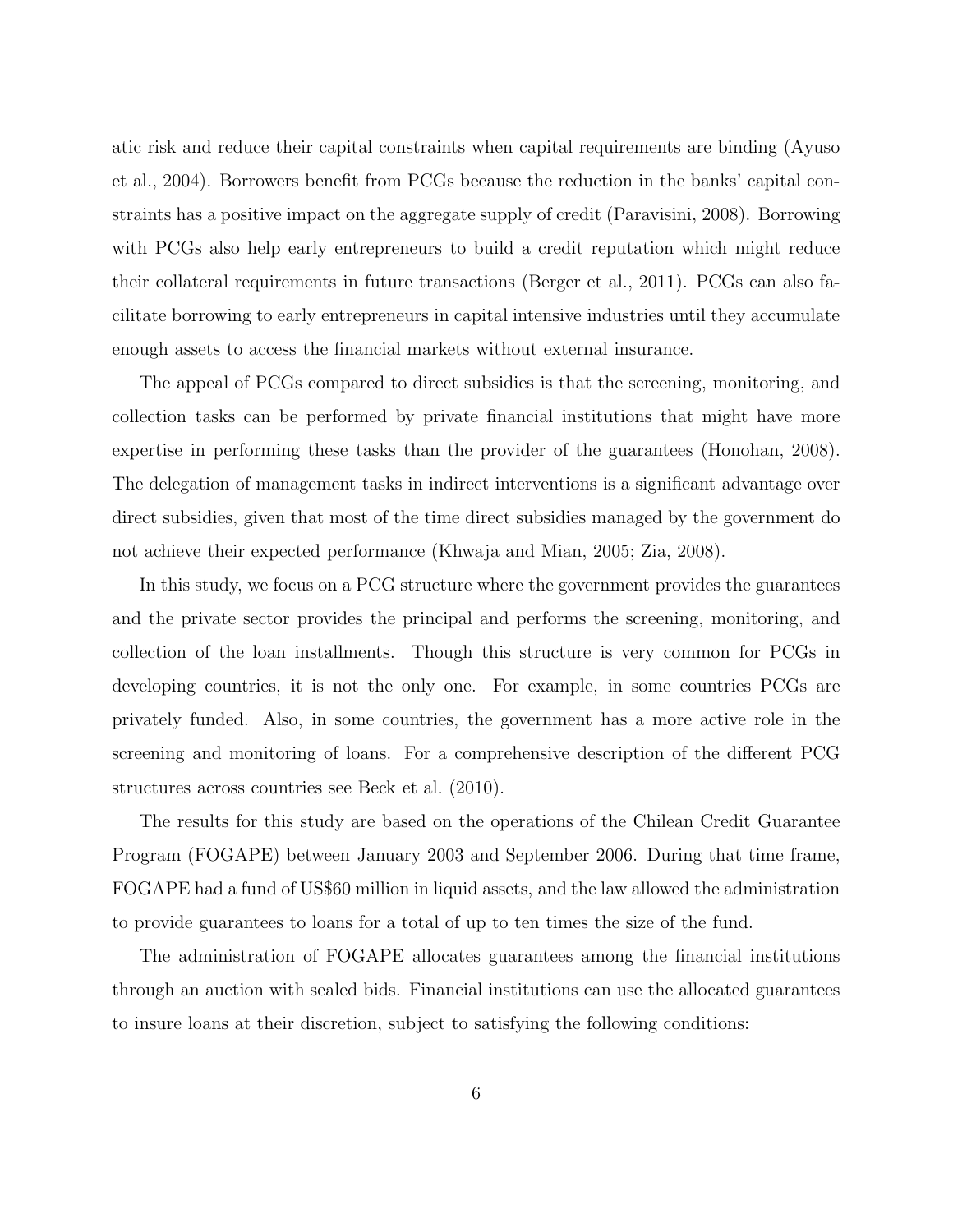- Only new loans are eligible for insurance (new loans to preexisting clients are eligible, but preexisting loans are not).
- Insured loans cannot exceed US\$ 200,000.
- The maximum coverage ratio for loans below US\$ 120,000 is  $80\%$ .
- The maximum coverage ratio for loans above US\$ 120,000 is 50%.
- The client has to be up to date on all its financial obligations to be eligible for guaranteed loans.<sup>5</sup>
- Only clients with yearly sales below US\$ 1,000,000 can get insured loans.

The management of the guarantees charges each institution a fee that depends on its historic default rate on insured loans. Due to legal restrictions, the fee cannot exceed  $2\%$ . Further, the administration reserves the right to exclude institutions from the auction based on poor past performance.

In each auction, the insurance administration offers to guarantee a fixed volume of loans. These guarantees are allocated among all participating financial institutions. Each financial institution requests guarantees for a certain volume of loans, at a certain coverage ratio. Institutions requesting the lowest coverage ratio have priority over other institutions to get guarantees for their lending. In the event of a tie in the requested coverage ratio, the tied institutions receive guarantees pro rata to their requested volume. Therefore, if the insurance administration offers to guarantee a volume of loans larger than the aggregated volume requested by all financial institutions, then each institution receives guarantees for 100% of the loan volume requested. On the other hand, if the volume of loans to be guaranteed offered by the insurance administration is smaller than the aggregated volume requested

<sup>&</sup>lt;sup>5</sup>This restriction is intended to avoid situations in which a financially distressed client pays off its uninsured debt with newly issued insured debt. In practice, it is easy for banks and clients to hide financial distress from the administration of the guarantees; therefore, this restriction is weakly enforceable.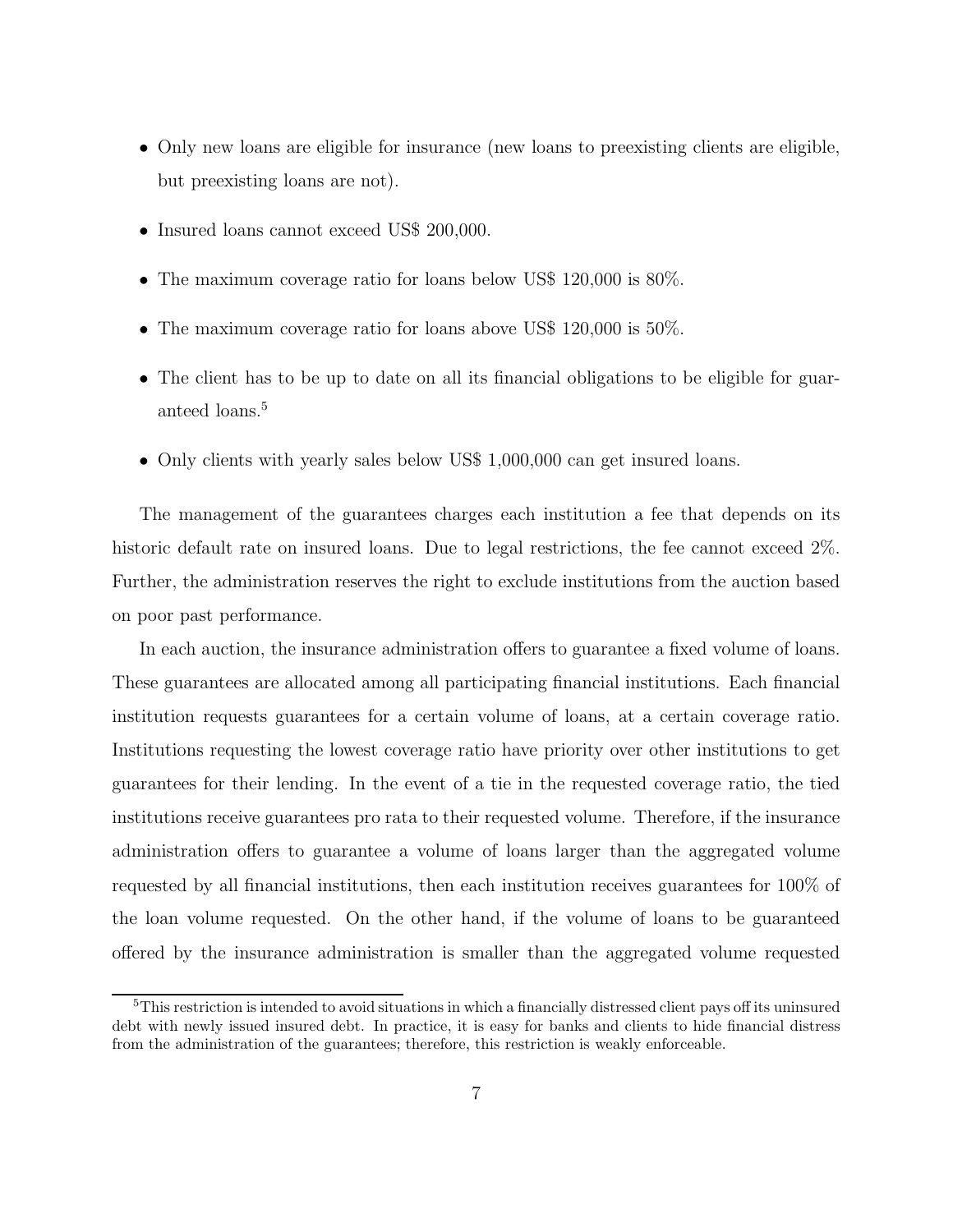by all financial institutions, then the guarantees are allocated in a pecking order from the institution with the lowest coverage ratio to the institution with the highest coverage ratio until guarantees are exhausted. In Table 1, we present the results of the auctions for the five largest financial institutions in Chile between 2003 and 2006. In the odd rows, we present the coverage ratio requested by each institution. In the even rows, we present the guarantees allocated to a financial institution as a fraction of its requested volume. For example, on 06/19/03 all institutions requested an 80% coverage ratio and the summation of the loan volume to be guaranteed requested by each bank was 64% higher than the available guarantees. As a consequence, all institutions were allocated guarantees for 61% of their requested loan volume. On 09/01/05, institution 1 requested a 69% coverage ratio, while the rest of the institutions requested  $70\%$  coverage ratios. Consequently, institution 1 received guarantees for 100% of its requested loan volume, while the other institutions received guarantees for 8% of their requested loan volume.

# *2.2. Data*

The data in this study is from two sources FOGAPE and SBIF. The administration of FOGAPE provides us with the bids of each financial institution and the outcome of each auction. FOGAPE also provides us with the following information about insured loans: the identification number of the borrower, the identification number of the issuing institution, the issue date, the loan size, the coverage ratio, and the maturity.<sup>6</sup>

The Chilean Bureau for Bank Regulation (SBIF) provides financial information at the bank-borrower-typeofcredit-month level: for each firm i, bank b, type of credit l, and time t we observe the total credit amount and the fraction of the amount that has been in arrears.<sup>7</sup>

<sup>6</sup>To comply with the Chilean law for bank information privacy the identification number of the borrower was fictitious, but consistent across time.

<sup>&</sup>lt;sup>7</sup>Credit type l can be commercial credit, consumption credit, or mortgages. For this study we are interested in loans that can be spent at the discretion of the borrower and that are not secured by a specific and sizable asset. Therefore mortgages are excluded from the analysis.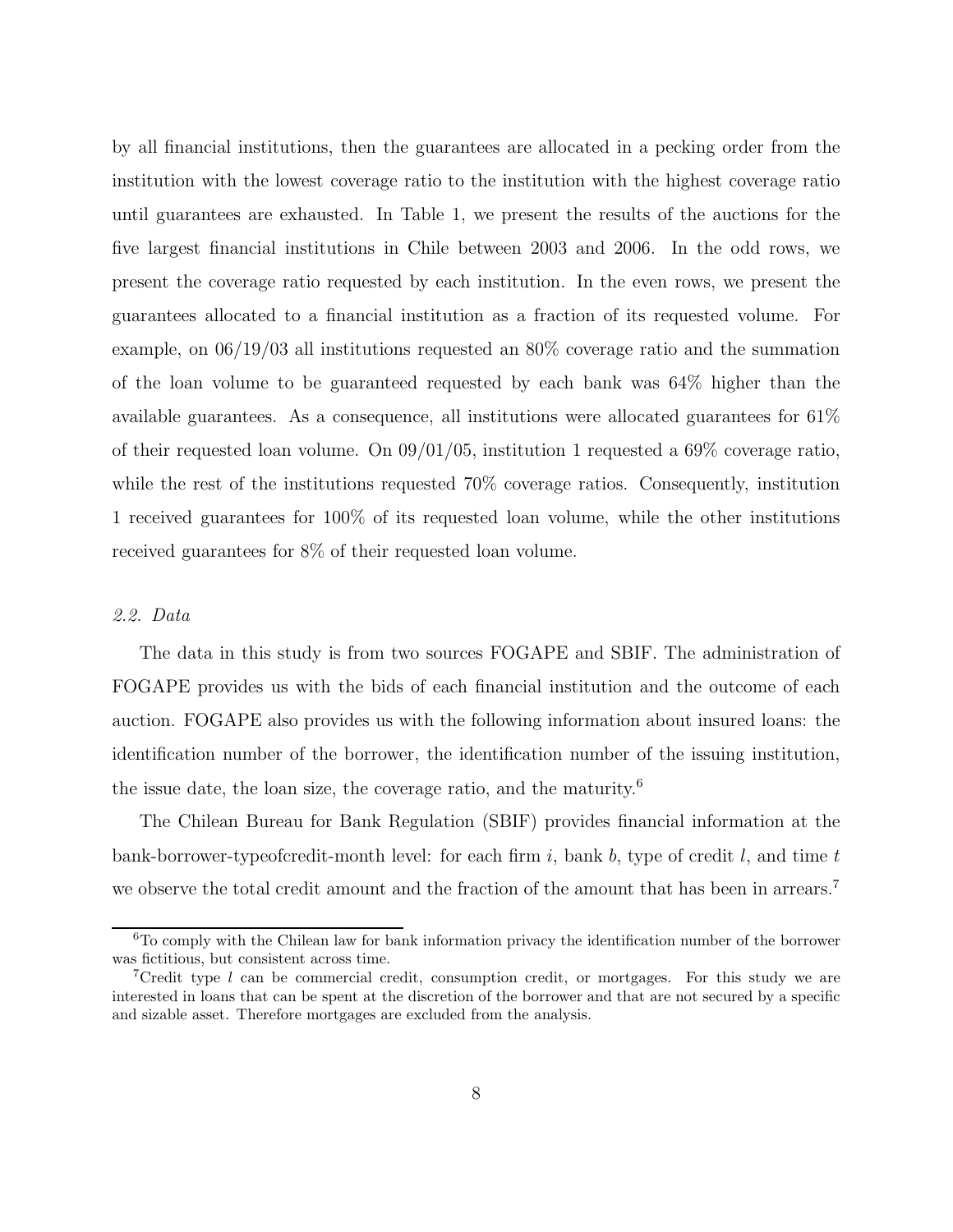We solely focus on amounts that have been in arrears for more than 60 days as these loans are considered delinquent for regulatory purposes.

This financial information is self-reported by all formal financial institutions; reporting is mandatory, and the data is audited by the SBIF.<sup>8</sup> The SBIF uses the data to control whether the banks satisfy the capital requirements recommended in the Basel treaty. The registry also provides financial institutions with information about the riskiness and leverage of potential borrowers. The version of the registry available to financial institutions includes the total credit amount and late payment amounts of each borrower, but does not disclose the distribution of these amounts among different banks.

For the analysis in the paper, some variables are aggregated at the institution level.  $C_{bt}$  is the total credit to SMEs by bank b at time t and equals the summation of all loans outstanding to SMEs ( $\sum c_{ibt}$ ),  $N_{bt}$  is the total number of new loans to SMEs by institution b at time t, and  $\bar{C}_{bt}$  is the average size of new loans to SMEs by institution b at time t.<sup>9</sup>

We also generate state variables at the client level. The variable "number of banks"  $nb_{it}$ indicates the number of banks in which the borrower i has non-zero debt at time  $t$ , and the variable "simultaneous"  $s_{it}$  takes the value of one if the borrower i maintains both uninsured and insured loans in at least one financial institution at time t and zero otherwise.

For the analysis in this study, we use the fact that commercial loans are eligible for insurance, but consumption loans are not. The distinction between consumption and commercial loans is based on the borrower's declared use of the money. However, since money is fungible, the borrower can indiscriminately use commercial or consumption loans for business or household expenses. In our FE approach, identification comes from borrowers that

<sup>8</sup>Similar registries exist in other countries. The information collected in these registries varies across countries. Some countries collect very detailed information about the borrowers that can include credit amount, late payments, demographic data, credit inquiries, ratings, and even utility payments. Other countries collect less detailed information, and in some countries the information is only collected for large borrowers (Djankov et al., 2007).

<sup>9</sup>We do not have balance sheet information; therefore, we use loan size as a proxy for firm size. Any firm with credit equal or less than US \$ 200,000 is considered an SME.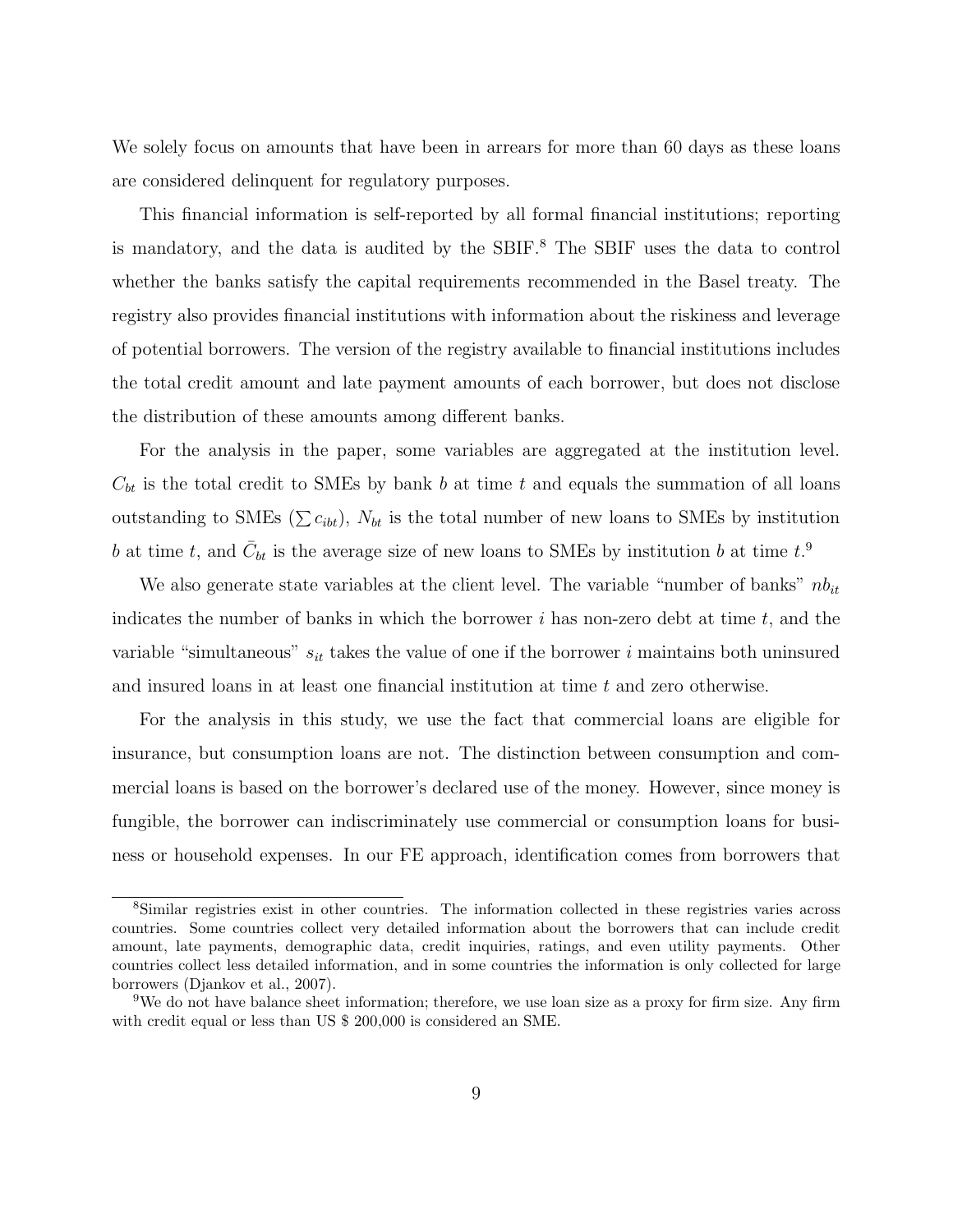simultaneously have consumption and commercial loans with the same bank.

During the period of analysis, approximately 100,000 operations were insured. In Table 2, we observe that for the sample period, FOGAPE guaranteed between 5.5% and 8% of the total loans in the financial system. The average coverage ratio was 68%, and the average size of an insured loan was \$12,433 in 2004, \$14,173 in 2005, and \$17,466 in 2006.

In Table 3, we observe that among clients with insured loans, the average number of banks is approximately 2.5, the delinquency rate ranges from 4.5% to 6.9% depending on the year, and the average fraction of clients that maintain uninsured and insured loans at the same bank is approximately 17%.

# 3. Methodology and Results

#### *3.1. Guarantees and Repayment Distortions*

PCGs aim to reduce the credit constraints of SMEs which are particularly vulnerable due to the lack of collateral (Menkhoff et al., 2006). However, substituting collateral with insurance might come at a cost; collateral can be used to reduce adverse selection (Bester, 1985; Jimnez et al., 2006) and to increase monitoring (Rajan and Winton, 1995). Therefore, we are concerned that loans issued with PCGs might suffer from adverse selection and/or moral hazard problems.

Our analysis of the distortions associated with credit insurance relies on the study of two types of loans: "loans that are eligible for insurance" and "loans that are not eligible for insurance". Before we proceed, we will clarify the analysis with an example: let's assume that we only have one borrower i that borrows from two identical banks; b and c. The borrower has two loans with each bank. Let's call the loans  $b_e$ ,  $b_{ne}$ ,  $c_e$ , and  $c_{ne}$ , and their delinquency rates  $d_{b_e}$ ,  $d_{b_{ne}}$ ,  $d_{c_e}$ , and  $d_{c_{ne}}$ . Loans  $b_e$  and  $c_e$  are eligible for insurance but loans  $b_{ne}$  and  $c_{ne}$  are not. Borrower *i* agrees with bank *b* to insure loan  $b_e$ , and agrees with bank c to leave loan  $c_e$  uninsured. If the information set of bank b about client i changes as a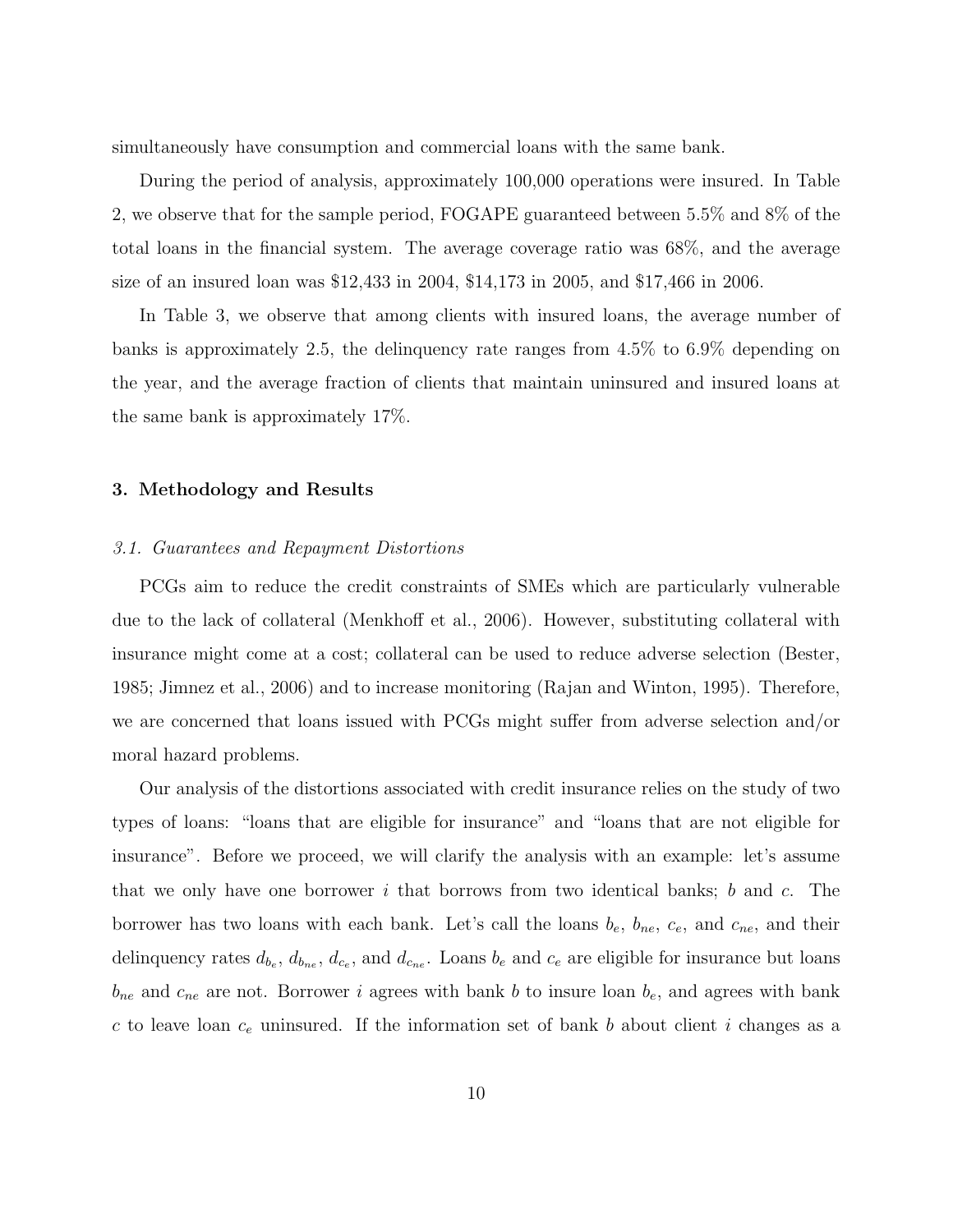consequence of insuring loan  $b_e$ , we expect the delinquency of both  $b_e$  and  $b_{ne}$  to be affected. In that case,  $d_{b_e} \neq d_{c_e}$  and  $d_{b_{ne}} \neq d_{c_{ne}}$ . On the other hand, if insuring  $b_e$  does not affect the information set of bank b about client i, we expect  $d_{b_{ne}} = d_{c_{ne}}$ .

In our analysis, loans labeled by the registry as "commercial loans" are equivalent to loans  $b_e$  and  $c_e$  in the example and are legally eligible for insurance. Similarly, loans labeled by the registry as "consumption loans" are equivalent to loans  $b_{ne}$  and  $c_{ne}$  and are not eligible for insurance. The category of a loan depends on the borrower's declared use of the money; however, because money is fungible, the borrower can indiscriminately use commercial or consumption loans for business or household expenses. Therefore, the category of the loan is immaterial.<sup>10</sup> Note that our strategy does not depend on the characteristics of "loans eligible for insurance" being the same as the characteristics of "loans not eligible for insurance". Furthermore, in our specification we explicitly assume that the borrower might have different incentives to repay "loans eligible for insurance" and "loans not eligible for insurance".

In a standard non FE OLS approach, the effect of insurance on delinquency rate is estimated using the following specification:

$$
d_{ibl} = K + \beta I_{ibl} + \epsilon_{ibl},\tag{1}
$$

where  $d_{ibl}$  is the delinquency of firm i on loan l (at bank b), and  $I_{ibl}$  takes the value of one if loan l is guaranteed and zero otherwise. The problem in the former specification is that insured loans and uninsured loans can be allocated to clients with different characteristics, and  $\beta$  might capture these differences in characteristics rather than the effect of the insurance on delinquency rates. To address this problem, we exploit the fact that we separately observe the delinquency rate on loans eligible for insurance and those not eligible for insurance. In addition, we take into account the fact that clients maintain insured and uninsured loans

<sup>&</sup>lt;sup>10</sup>While not common, some clients might maintain several consumption loans at the same bank and/or several commercial loans at the same bank. For the analysis in the paper, we aggregate all consumption loans of client  $i$  at bank  $b$  and treat it as a single loan. Similarly, we aggregate all commercial loans of client i at bank b and treat it as a single loan.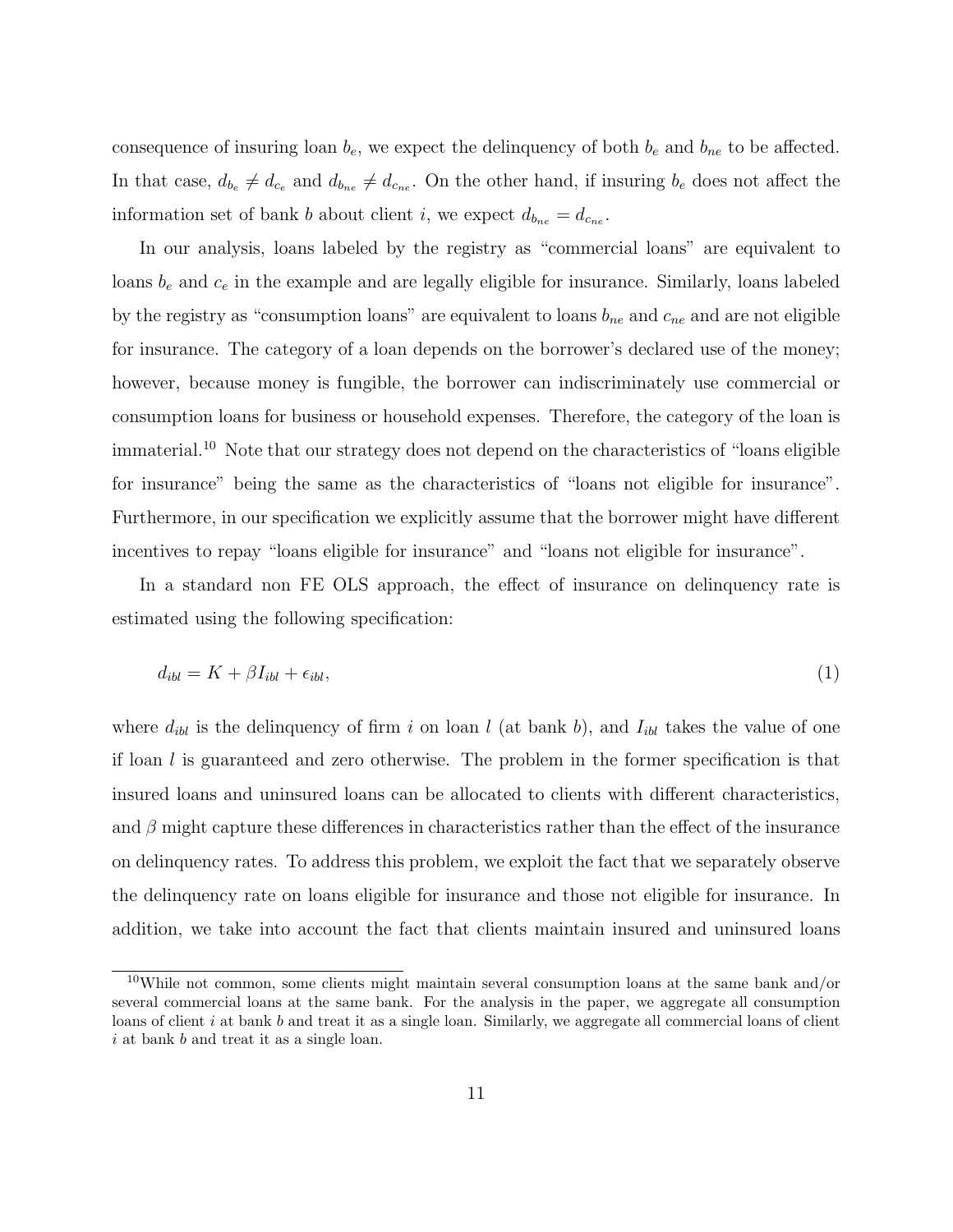with multiple banks.

Our identification strategy is as follows: we model the default rate on "insurance eligible loans" as:

$$
d_{ibe} = K + \alpha_{ib} + \varphi_{ie} + \gamma_b + \beta I_{ibe} + \epsilon_{ibe},\tag{2}
$$

where  $d_{ibe}$  is the delinquency rate of firm i on its insurance eligible loan at bank b,  $\alpha_{ib}$ captures how the specific relationship between bank  $b$  and borrower  $i$  affects delinquency,  $\varphi_{i_e}$  captures the effect of borrower characteristics on its delinquency on insurance eligible loans,  $\gamma_b$  captures bank wide policies that affect repayment, and  $I_{ibe}$  takes the value of one if the loan is insured and zero otherwise.

Similarly, we model the default rate on "loans not eligible for insurance" as:

$$
d_{ibne} = K + \alpha_{ib} + \varphi_{ine} + \gamma_b + \epsilon_{ibne},\tag{3}
$$

Where most parameters are the same as in equation 2. And  $\varphi_{i_{ne}}$  is different from  $\varphi_{i_{e}}$ because the cost of defaulting on insurance eligible loans might be different from the cost of defaulting on loans not eligible for insurance. For example, it is possible that not honoring the installments on a loan not eligible for insurance might have a stronger impact on the borrower's credit score than not honoring the installments on a loan eligible for insurance.

We can include a borrower fixed effect in equation 2 to control for firm characteristics; however, the equation will still be misspecified as long as default depends on idiosyncrasies at the firm-bank level  $(\alpha_{ib})$ . Nonetheless, because some borrowers simultaneously maintain loans eligible for insurance and loans not eligible for insurance at the same bank, we can subtract equation 3 from equation 2. This leads to the following specification:

$$
d_{ibe} - d_{ibne} = \varphi_{ie} - \varphi_{ine} + \beta I_{ibe} + \epsilon_{ibe} - \epsilon_{ibne}
$$
\n
$$
\tag{4}
$$

calling  $\tilde{\varphi}_i = \varphi_{ie} - \varphi_{ine}$ , and  $\tilde{\epsilon}_{ib} = \epsilon_{ib} - \epsilon_{ibne}$ , equation 4 reduces to:

$$
d_{ibe} - d_{ibne} = \tilde{\varphi}_i + \beta I_{ibe} + \tilde{\epsilon}_{ib} \tag{5}
$$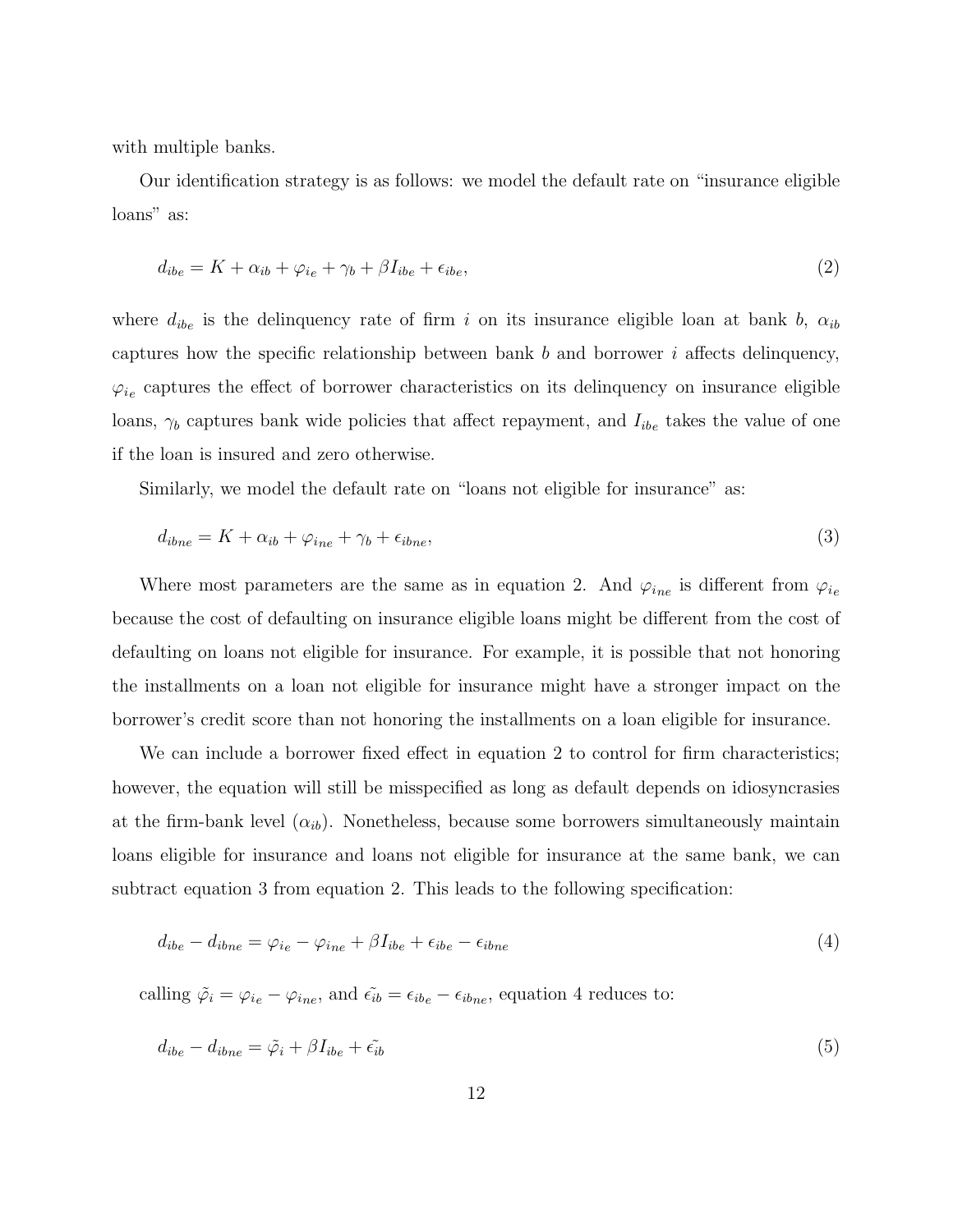Note that 5 does not depend on  $\alpha_{ib}$ . Following Khwaja and Mian (2008) we can include a firm fixed in specification 5 to control for firm characteristics. The OLS estimation of specification 5 is presented in tables 4, and 5.

Table 4 shows that twelve months after a guaranteed loan is issued, its delinquency rate is on average 1.3% higher than the delinquency rate on similar loans issued without guarantees. The gap in delinquency rate between guaranteed loans and regular loans widens over time. More specifically, 24 months after a guaranteed loan is issued, its delinquency rate is on average 2.4% higher than the delinquency rate on similar loans issued without guarantees. These results are robust to including a rich set of fixed effects (e.g. time, bank, firm, firm-time, and firm-bank), and support our view that the presence of insurance reduces the likelihood that the borrower repays the loan.

One explanation for the increased delinquency is that borrowers have lower incentives to repay insured loans (even if the bank exerts the same level of effort in collecting the installments of insured and uninsured loans). However, borrowers remain liable for the unpaid balance even if the government repays the capital to the bank, which makes this explanation unlikely. A second explanation is that banks reduce monitoring when insurance is in place and therefore have less information to enforce repayment. A third explanation is that banks, even with the same information about the borrower, decide to reduce their collection efforts. To test the second and the third explanations, we assess whether the fact that client  $i$  has an insured loan at bank  $b$  affects the delinquency rate on its noneligible insurance loan at bank b. If borrower i having an insured loan at bank b reduces the incentives of the bank to monitor, then both the repayment rate on the insured loan and the repayment rate on the uninsured loan should be (negatively) affected by the presence of guarantees. In table 6, we observe that borrower  $i$  having an insured loan with bank  $b$ has no effect whatsoever on the delinquency rate on its loan not eligible for insurance. This finding supports the view that the increase in the delinquency rate of insured loans is not explained by reduced monitoring efforts, but rather by a reduction in the bank's effort to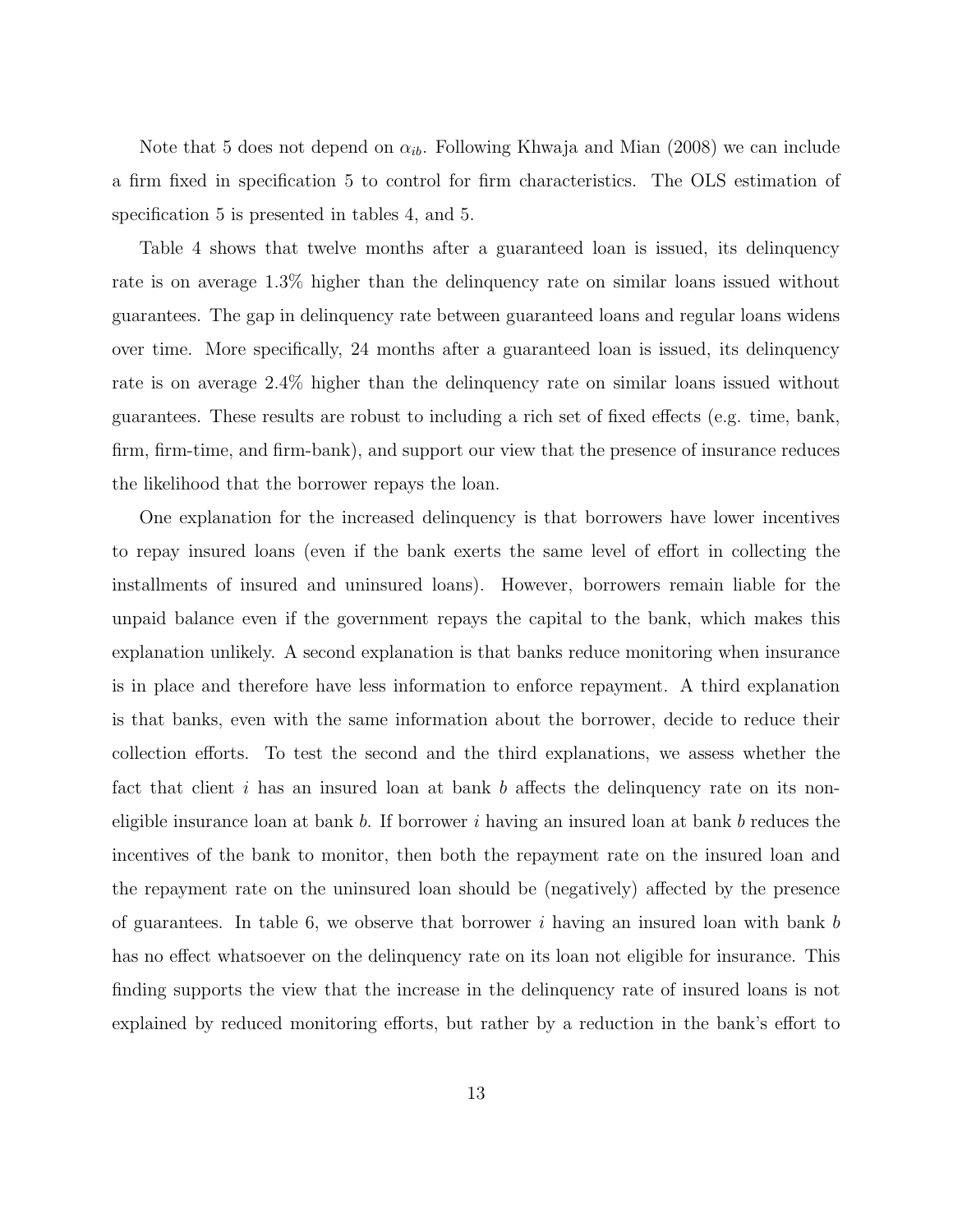collect the installments of insured loans.

There are many reasons why banks might not reduce monitoring even when repayment is guaranteed. One explanation is that effective monitoring increases banks' information about the borrower, thus increasing the expected value of future transactions with the borrower (see Petersen and Rajan (1994, 1995) for a detailed explanation of this mechanism). Therefore, even if repayment is guaranteed, it is still in the interest of the bank to exert effort in monitoring the client. On the other hand, reducing the collection effort is cheap for the bank because the government covers most of the losses, and the reduction in collection efforts is less likely to affect the value of future transactions with the borrower.

#### *3.2. Guarantees and Loan Size at the Borrower Level*

In this section we study how guarantees affect the size of loans to small borrowers. The methodology resembles that in section 3.1 with a small twist; we start from the following specification:

$$
log_{ib_e} = K + \alpha_{ib} + \varphi_{ie} + \gamma_b + \beta I_{ibe} + \epsilon_{ibe},\tag{6}
$$

Where most variables are equivalent to those in equation 2 and  $log_{ib_e}$  is the logarithm of the size of the insurance eligible loan of client  $i$  with bank  $b$ . In this case, we cannot construct the analogue to equation 5 in section 3.1, because borrowers seldom get a loan eligible for insurance and a loan not eligible for insurance at the same time and in the same institution. We can, however, take the first time difference to study how loan size growth is affected by the presence of guarantees.

The OLS estimation of the first time-difference of equation 6 is presented in table 7. We observe that credit growth is 25% larger when a loan is issued with guarantees, compared to a similar loan issued without guarantees. The effect is economically large in all estimations, but is not statistically significant when including firm, firm-period, and firm-institution fixed effects. The results in table 7 suggest that guarantees are effective in helping borrowers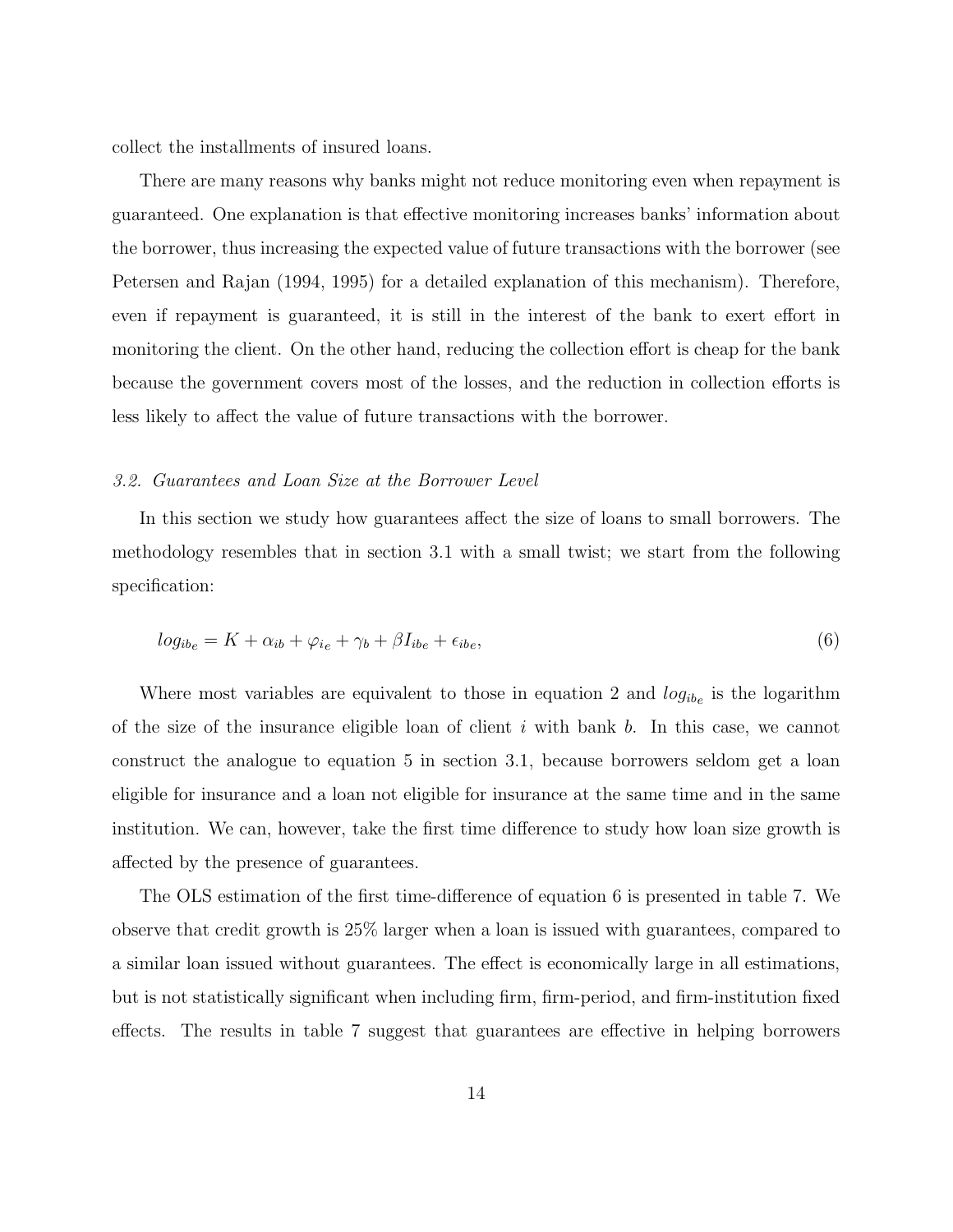get larger loans if they need to. The caveat in this analysis is that we cannot control for characteristics at the firm-bank level. This might be problematic if borrower  $i$  has a different motivation to borrowing from bank b at time t, than to borrowing from bank  $\tilde{b}$  at time  $\tilde{t}$ . Thus the results in table 7 should be interpreted cautiously.

#### *3.3. Guarantees and Aggregated credit*

We estimate how insurance affects the aggregated credit that goes to SMEs by exploiting the nonlinear variation in the amount of guarantees generated in the bidding process. We also include a time fixed effect to control for the aggregated trend in the credit market and an institution fixed effect to control for the heterogeneity between banks. We estimate the extent to which the amount of insurance allocated to financial institution b affects the total amount of credit, the average size of new loans, and the number of new loans issued to SMEs by institution b. Specifically we use the following specification:

$$
\Delta X_{bt} = K + \beta \Delta I_{bt} + \mu_t + \gamma_b + \epsilon_{bt},\tag{7}
$$

where  $\Delta$  is the first time-difference operator,  $X_{bt}$  is the dependent variable (e.g. total credit, number of new loans, and average size of new loans) for institution b at time  $t$ ,  $I_{bt}$  is the guarantees allocated to institution b at time t,  $\mu_t$  captures time fixed effects, and  $\gamma_b$  captures bank fixed effects.

In Table 8, we present the effect of the availability of insurance on the amount of credit issued to SMEs. In the first three columns we present the effect on the total amount of credit. In columns four through nine, we separate the effect into two categories: credit for new clients and credit for preexisting clients. We observe that for each additional unit of guarantees to institution  $b$ , its credit to SMEs increases by 0.65, credit to new clients increases by 0.21, while credit for preexisting clients increases by 0.44.

The increase in credit found in Table 8 can be explained by an increase in the size of new loans, an increase in the number of new loans, or both. In Table 9, we present the effect of guarantees on the number and average size of new loans and loan renewals. In the first,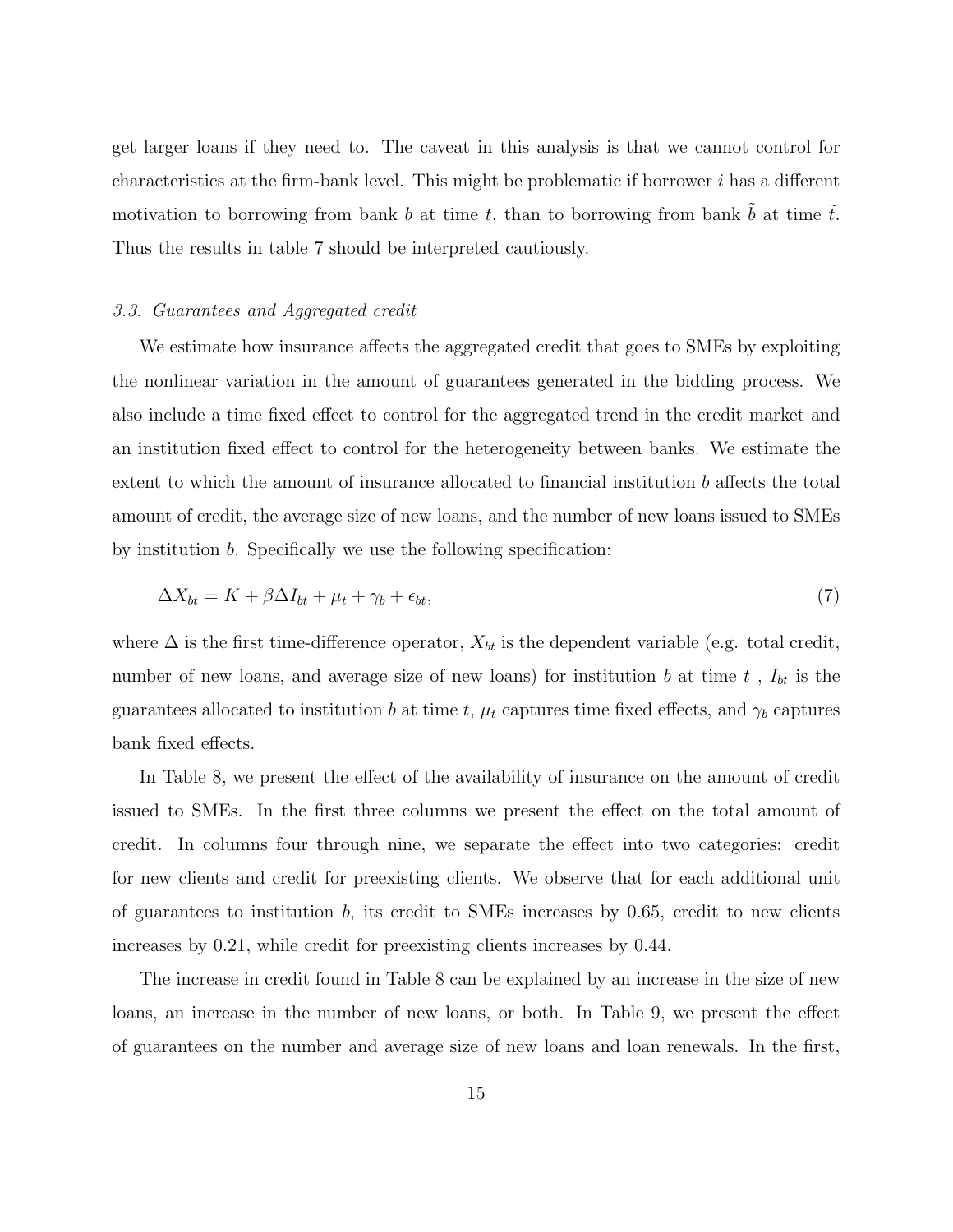second, and third columns, we observe that the addition of guarantees for loans equivalent to US\$ 1,700 (Chilean\$1,000,000) is associated with an increase of 0.147 in the number of loans, 0.022 in the number of new loans, and 0.125 in the number of loan renewals; all changes are significant at the 1% level.

In section 3.2, we showed that when more guarantees are allocated to a bank, the bank increases the size of loans to small business. We also expect banks to increase the number of loans to small business (who borrow smaller amounts) when they are allocated more guarantees. Therefore, the effect of guarantees on the average loan size issued to SMEs is ambiguous. In the fourth, fifth, and sixth columns of table 9, we observe that the addition of guarantees does not change the average loan size, suggesting that the effects previously described cancel each other.

In specification 7, we control for time trends and for institutional fixed characteristics. However, there can still be time varying institutional characteristics that are correlated to the amount of guarantees allocated to financial institutions. For example, banks might increase their bids for insurance when there is an increase in the demand for credit and that would create a spurious positive correlation between the amount of insurance and credit for SMEs. Because the auction data is at the institution-time level, we cannot include time−institution fixed effects to control this bias. However, we can address this concern by using the structure of the auction.

As described in section 2, the availability of insurance to institution b depends on the volume of guarantees offered by FOGAPE, the institution's b bid in the auction, and the other participants' bids in the auction. Institution  $b$  can affect the outcome of the auction by changing its own bid, but the other variables are beyond its control. We estimate the expected amount of insurance to institution b (from the perspective of institution b) as the fitted value of the following specification:

$$
I_{bt} = K + \omega C R_{bt} + \rho G_{bt} + \epsilon_{bt} + \mu_t + \gamma_b \tag{8}
$$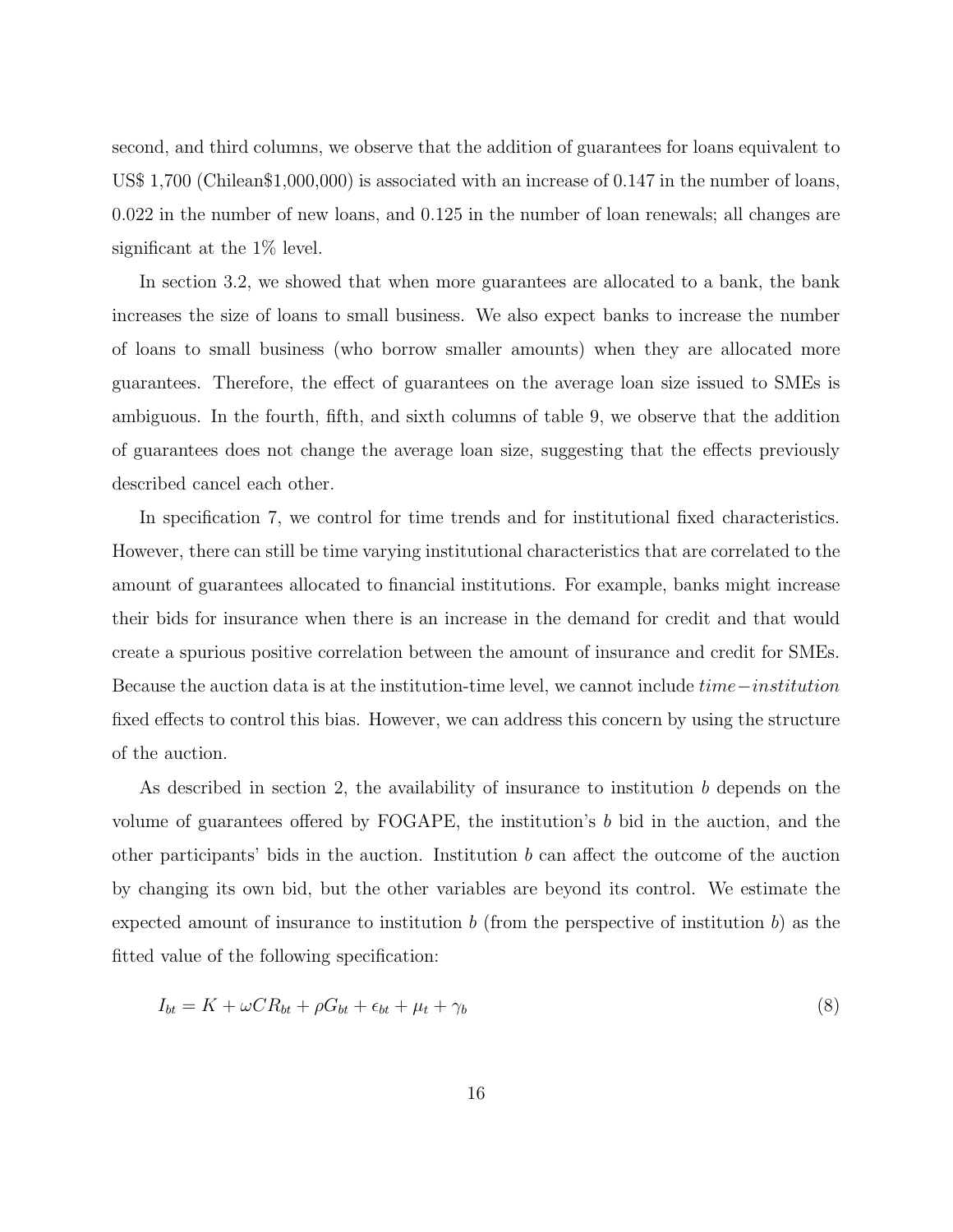where  $I_{bt}$  is the amount of guarantees allocated to institution b at time t,  $CR_{bt}$  is the coverage ratio requested by institution b at time t,  $G_{bt}$  is the volume of guarantees requested by institution b at time t,  $\mu_t$  captures time fixed effects, and  $\gamma_b$  captures bank fixed effects. The residual of the OLS estimation of specification 8 can be interpreted as the "unexpected" amount of insurance allocated to institution b.

As a robustness check to our findings in table 8, we re-estimate equation 7 by substituting the amount of insurance allocated to each institution with the residual of equation 8. This leads to the following specification,

$$
\Delta X_{bt} = K + \beta \Delta R_{bt} + \mu_t + \gamma_b,\tag{9}
$$

that is similar to specification 7, except we use the residual of equation  $8 R_{bt}$  instead of the allocated amount of insurance  $I_{bt}$ .

The results of the OLS estimation of specification 9 are presented in Table 10. We see that one unit of "unexpected" insurance increases total credit by 0.61, credit to new clients increases by 0.23, and credit to preexisting clients increases by 0.38. The results in Table 10 provide additional support to the idea that PCGs increase the aggregated amount of credit available to SMEs.

#### 4. Conclusions and Policy Implications

The results in this paper show that partial credit guarantees severely affect the repayment of insured loans. In particular, insured loans between borrower  $i$  and bank  $b$  are  $2.4\%$  more likely to be delinquent after 24 months of being issued than similar loans without insurance. Interestingly, the repayment of loans not eligible for insurance between the same borrower is and the same lender b remains unchanged. This lack of change suggests that banks reduce the effort exerted in collecting insured loans but do not reduce monitoring of the client.

The reduction in collection effort by the bank increases the borrower's delinquency rate,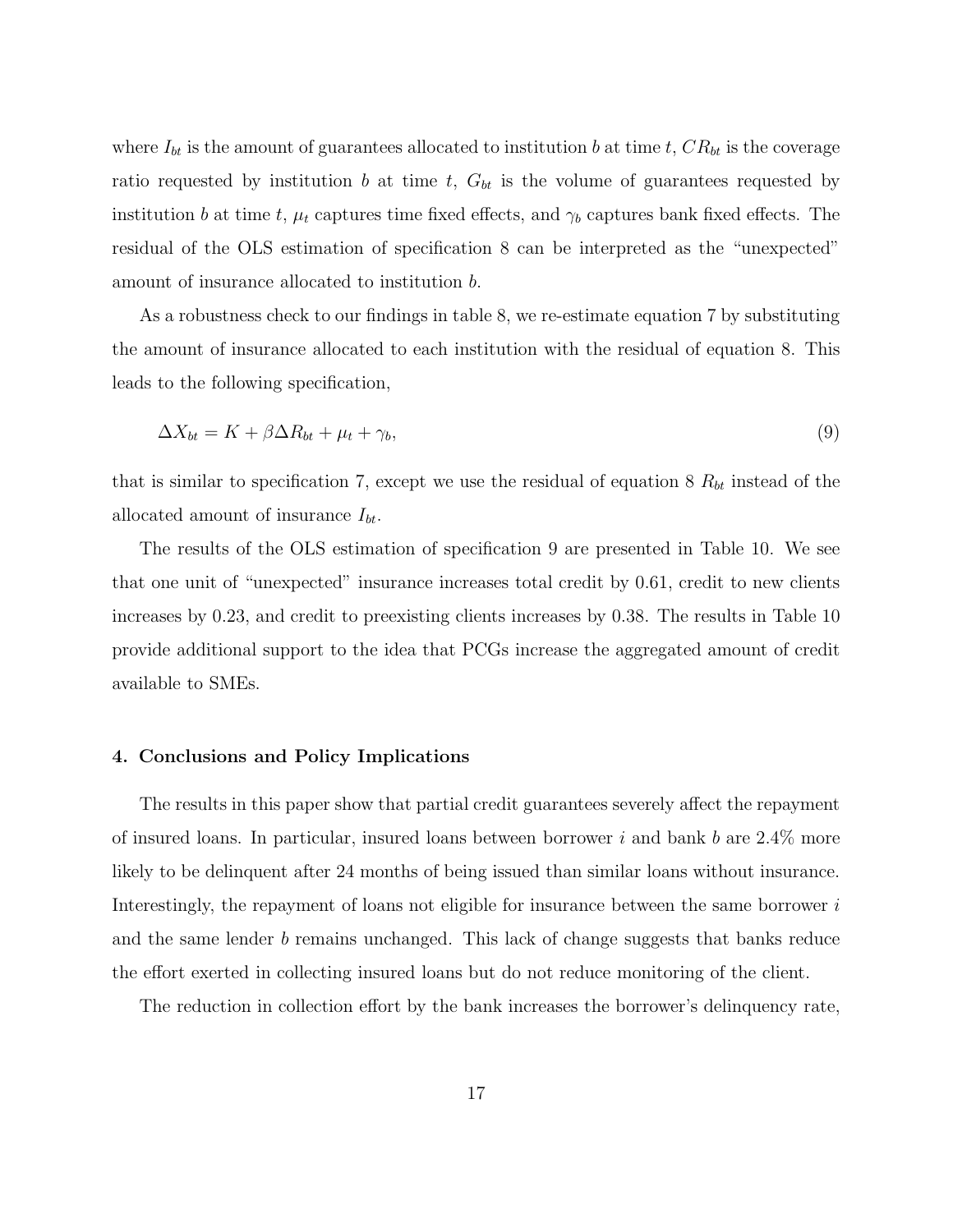which can in turn undermine the borrower's future credit capacity with other banks.<sup>11</sup> Therefore, the importance of increasing the bank's collection incentives is twofold: it makes partial credit guarantees more sustainable, and most importantly, it positively affects the future credit capacity of the borrower that is one of the main objectives of partial credit guarantees.

We also confirm previous findings that guarantees are effective in increasing credit to SMEs. One unit of insurance is associated with an increase of 0.65 in the amount of credit issued to SMEs. Nonetheless, part of the insurance is allocated to loans that would have been issued anyway. A challenge for policy makers is to increase the fraction of the guarantees that are allocated to loans that would have not been issued without insurance.

 $11$ We are assuming a myopic client, which based on anecdotal information, is a sensible assumption for this type of borrower.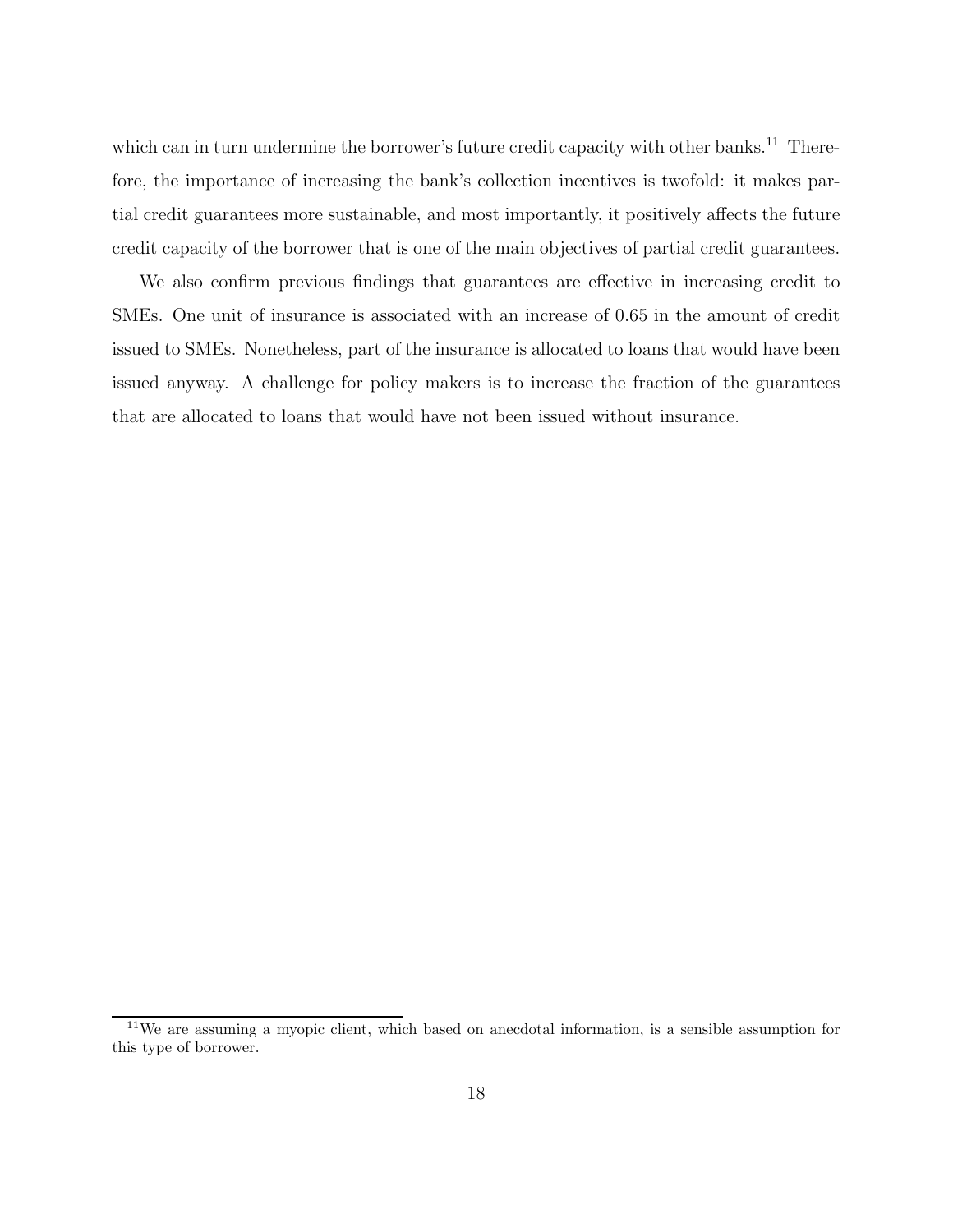- Ayuso, J., Pérez, D., Saurina, J., 2004. Are capital buffers pro-cyclical?: Evidence from spanish panel data. Journal of Financial Intermediation 13  $(2)$ , 249 – 264.
- Beck, T., Demirg-Kunt, A., Maksimovic, V., 2005. Financial and legal constraints to growth: Does firm size matter? The Journal of Finance 60 (1), pp. 137–177.
- Beck, T., Demirguc-Kunt, A., Peria, M. S. M., 2007. Reaching out: Access to and use of banking services across countries. Journal of Financial Economics 85 (1), 234 – 266.
- Beck, T., Klapper, L. F., Mendoza, J. C., 2010. The typology of partial credit guarantee funds around the world. Journal of Financial Stability  $6(1)$ ,  $10-25$ .
- Berger, A. N., Espinosa-Vega, M. A., Frame, W. S., Miller, N. H., 2011. Why do borrowers pledge collateral? new empirical evidence on the role of asymmetric information. Journal of Financial Intermediation 20  $(1)$ , 55 – 70.
- Bester, H., 1985. Screening vs. rationing in credit markets with imperfect information. The American Economic Review 75 (4), pp. 850–855.
- Boocock, G., Shariff, M. N. M., 2005. Measuring the effectiveness of credit guarantee schemes: Evidence from Malaysia. International Small Business Journal 23 (4).
- Chaney, P. K., Thakor, A. V., 1985. Incentive effects of benevolent intervention: The case of government loan guarantees. Journal of Public Economics 26 (2), 169 – 189.
- Cowling, M., 2010. The role of loan guarantee schemes in alleviating credit rationing in the UK. Journal of Financial Stability 6 (1), 36 – 44.
- Craig, B. R., Jackson, W. E., Thomson, J. B., 2007a. Small firm credit market discrimination, small business administration guaranteed lending, and local market economic performance. The ANNALS of the American Academy of Political and Social Science 613 (1), 73–94.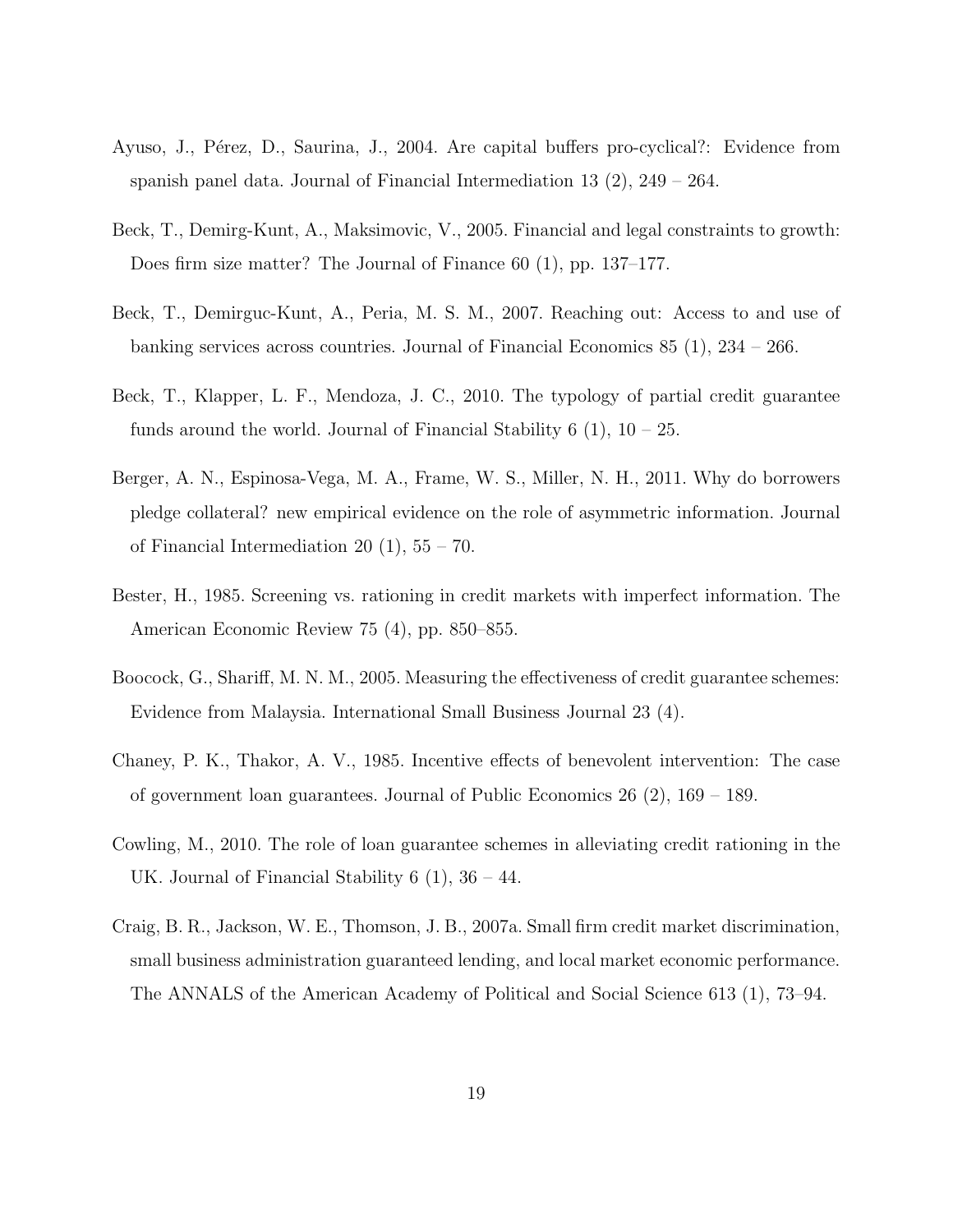- Craig, B. R., Jackson, W. E., Thomson, J. B., 2007b. Small firm finance, credit rationing, and the impact of sba-guaranteed lending on local economic growth. Journal of Small Business Management 45 (1), 116–132.
- Craig, B. R., Jackson, W. E., Thomson, J. B., 2008. Credit market failure intervention: Do government sponsored small business credit programs enrich poorer areas? Small Business Economics 30, 345–360.
- Djankov, S., McLiesh, C., Shleifer, A., 2007. Private credit in 129 cobuntries. Journal of Financial Economics 84 (2), 299 – 329.
- Evans, D. S., Jovanovic, B., 1989. An estimated model of entrepreneurial choice under liquidity constraints. The Journal of Political Economy 97 (4), 808–827.
- Gale, W. G., 1990. Federal lending and the market for credit. Journal of Public Economics  $42(2), 177-193.$
- Green, A., 2003. Credit guarantee schemes for small enterprises: an effective instrument to promote private sector-led growth? UNIDO, Programme Development and Technical Cooperation Division.
- Honohan, P., 2008. Partial credit guarantees: principles and practice. Institute for International Integration Studies, Discussion Paper Number 244.
- Innes, R., 1991. Investment and government intervention in credit markets when there is asymmetric information. Journal of Public Economics 46 (3), 347 – 381.
- Jimnez, G., Salas, V., Saurina, J., 2006. Determinants of collateral. Journal of Financial Economics 81  $(2)$ , 255 – 281.
- Khwaja, A. I., Mian, A., 2005. Do lenders favor politically connected firms? rent provision in an emerging financial market. The Quarterly Journal of Economics 120 (4), 1371–1411.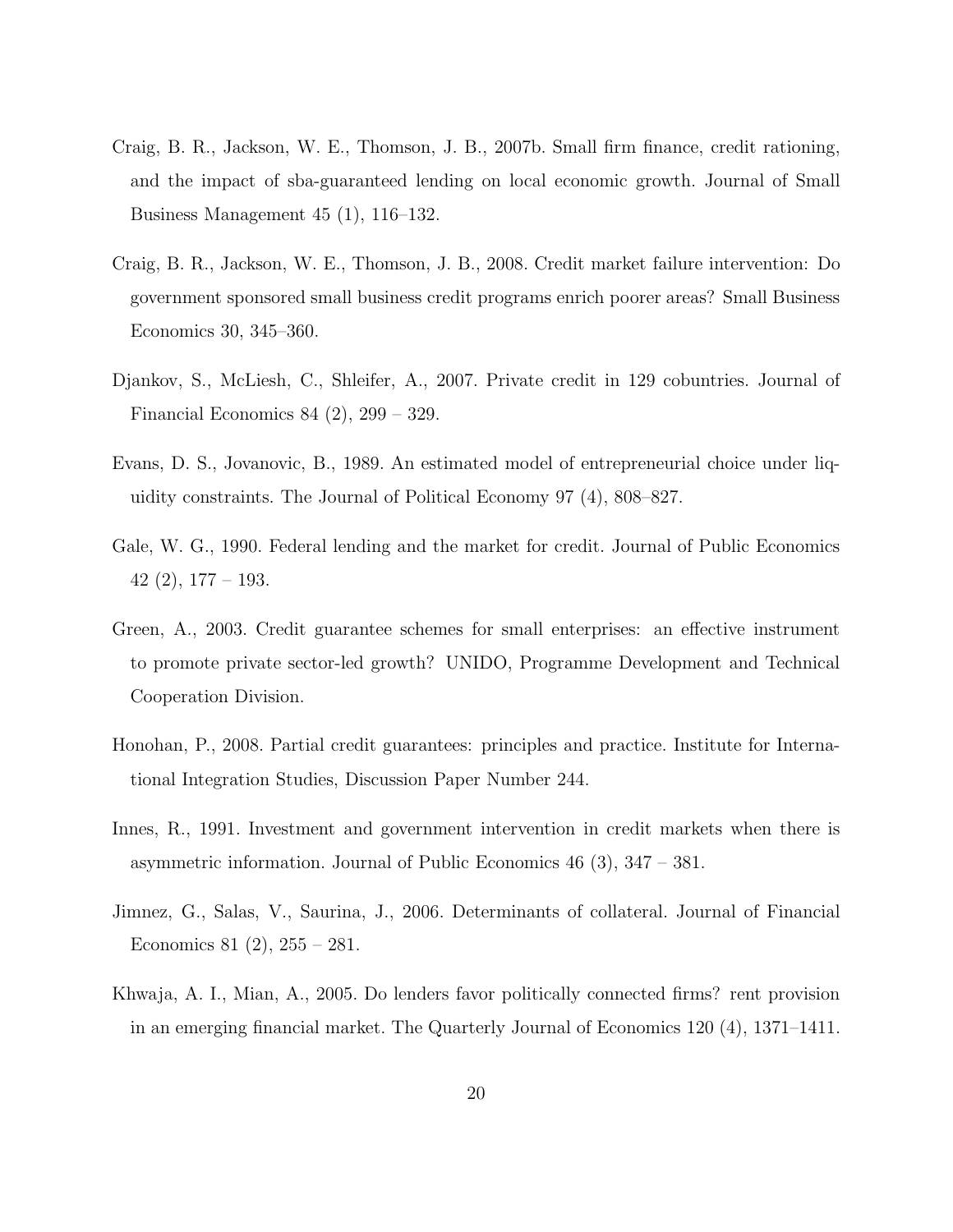- Khwaja, A. I., Mian, A., 2008. Tracing the impact of bank liquidity shocks: Evidence from an emerging market. The American Economic Review 98 (4), pp. 1413–1442.
- Menkhoff, L., Neuberger, D., Suwanaporn, C., 2006. Collateral-based lending in emerging markets: Evidence from Thailand. Journal of Banking & Finance 30  $(1)$ ,  $1 - 21$ .
- Paravisini, D., 2008. Local bank financial constraints and firm access to external finance. The Journal of Finance 63 (5), 2161–2193.
- Petersen, M., Rajan, R., 1994. The Benefits of Lending Relationships: Evidence from Small Business Data. The Journal of Finance 49, 3–37.
- Petersen, M., Rajan, R., 1995. The Effect of Credit Market Competition on Lending Relationships. Quarterly Journal of Economics 110 (2), 407–443.
- Rajan, R., Winton, A., 1995. Covenants and collateral as incentives to monitor. The Journal of Finance 50 (4), 1113–1146.
- Stiglitz, J. E., Jaramillo-Vallejo, J., Park, Y. C., 1993. The role of the state in financial markets (21).
- Uesugi, I., Sakai, K., Yamashiro, G. M., 2010. The effectiveness of public credit guarantees in the japanese loan market. Journal of the Japanese and International Economies 24 (4), 457–480.
- Zia, B. H., 2008. Export incentives, financial constraints, and the (mis) allocation of credit: Micro-level evidence from subsidized export loans. Journal of Financial Economics 87 (2), 498–527.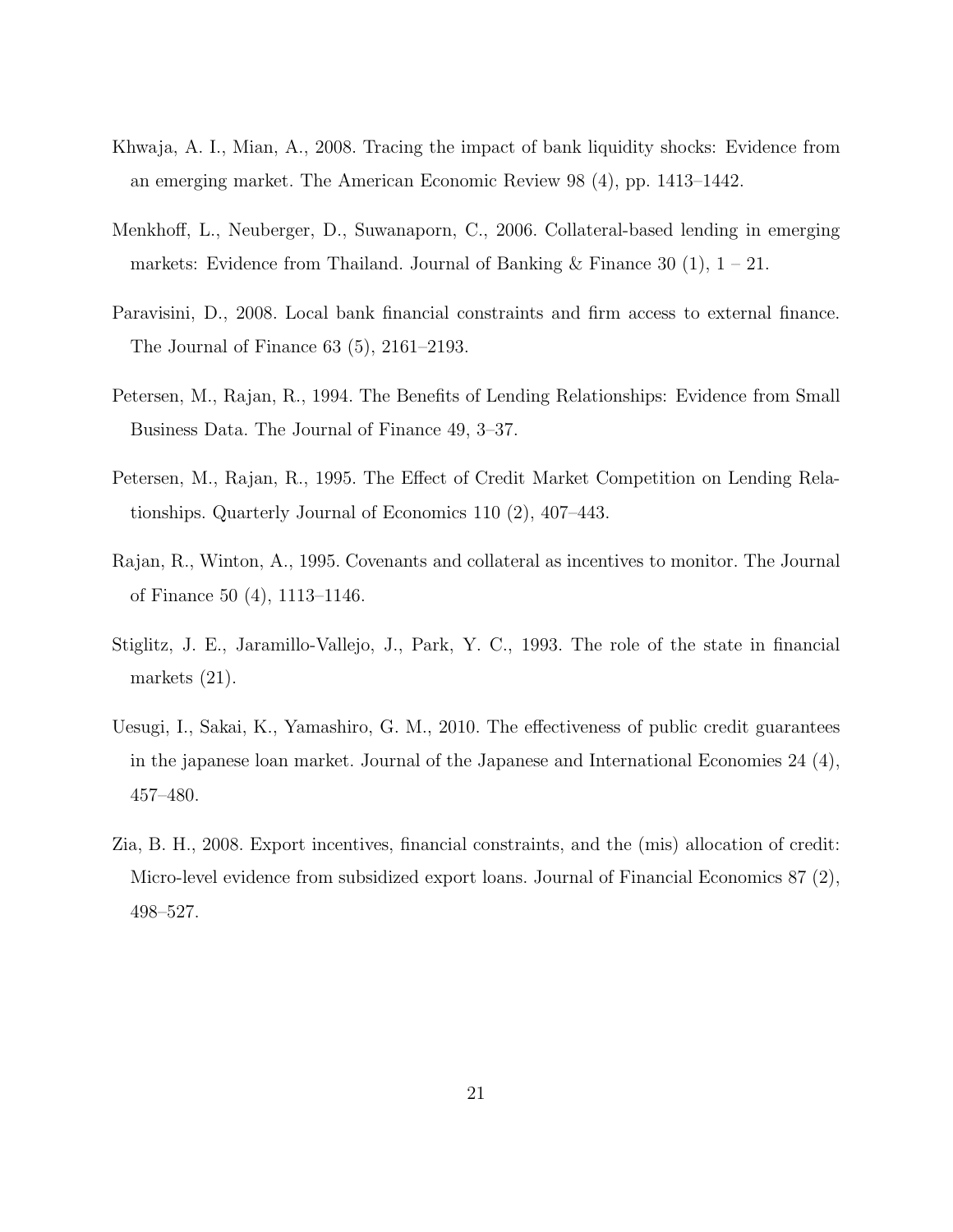#### Table 1: Insurance Bidding Summary

The following table presents the result of the auction for guarantees for the five largest financial institutions in Chile. The even rows present the coverage ratio requested by each institution, and the odd rows present the volume of guarantees allocated to each institution as a fraction of the volume it requested. All values are expressed in percentages.

|          | Inst. 1 |       | Inst. $2$ |        | Inst. 3 |        | Inst. 4 |                | Inst. 5 |        |
|----------|---------|-------|-----------|--------|---------|--------|---------|----------------|---------|--------|
| Date     | cover   | funds | cover     | funds  | cover   | funds  | cover   | funds          | cover   | funds  |
| 03/31/03 | 80      | 98    | 80        | 98     | 80      | 98     | 80      | 98             | 80      | 98     |
| 06/19/03 | $80\,$  | 61    | 80        | 61     | 80      | 61     | 80      | 61             | $80\,$  | 61     |
| 09/22/03 | $80\,$  | 47    | 80        | 47     | 80      | 47     | 80      | 47             | $80\,$  | 47     |
| 12/19/03 | $80\,$  | 67    | $80\,$    | 67     | 80      | 67     | 80      | 67             | $80\,$  | 67     |
| 03/31/04 | 70      | 100   | 80        | 92     | 80      | 92     | 80      | 92             | 80      | 92     |
| 06/30/04 | 70      | 100   | $80\,$    | 81     | 80      | 81     | 80      | 81             | $80\,$  | 81     |
| 09/30/04 | 70      | 100   | $80\,$    | 77     | 80      | $77\,$ | 80      | 77             | $80\,$  | $77\,$ |
| 12/30/04 | 70      | 100   | 80        | 61     | 80      | 61     | 80      | 61             | $80\,$  | 61     |
| 04/01/05 | $70\,$  | 100   | $80\,$    | $58\,$ | 80      | $58\,$ | 80      | 58             | $80\,$  | 58     |
| 07/01/05 | 70      | 100   | 80        | 12     | 80      | 12     | 80      | 12             | $80\,$  | 12     |
| 09/01/05 | 69      | 100   | $70\,$    | 8      | 70      | $8\,$  | 70      | 8              | 70      | $8\,$  |
| 11/01/05 | 67      | 100   | 60        | 100    | 65      | 100    | 70      | $\overline{7}$ | 67      | 100    |
| 01/02/06 | 60      | 100   | 60        | 100    | 65      | 100    | 60      | 100            | 65      | 100    |
| 03/16/06 | 60      | 100   |           |        | 65      | 100    | 65      | 100            | 65      | 100    |
| 05/01/06 | 60      | 100   | 80        | 100    | 65      | 100    | 70      | 100            | 65      | 100    |
| 07/01/06 | 63      | 100   | 80        | 100    | 80      | 100    | 80      | 100            | 70      | 100    |
| 09/01/06 | 70      | 100   | 80        | 100    | 75      | 100    | 80      | 100            | 70      | 100    |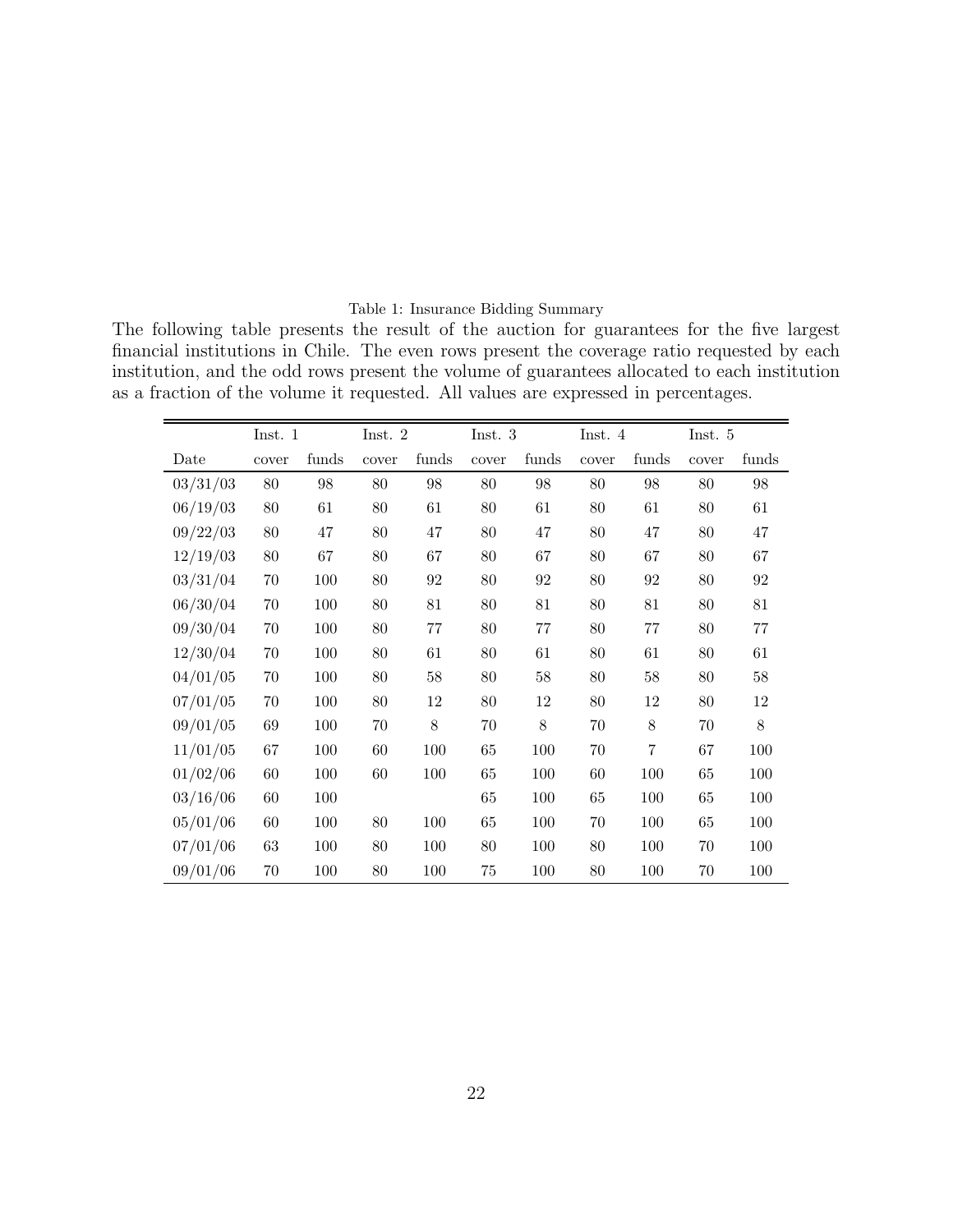Table 2: Number of New Operations and Average Loan Size

The following table presents the total number of new credit operations in the Chilean financial market, the fraction of those operations that are insured, the average loan size including all new operations, the average loan size of insured operations, and the average coverage ratio of insured operations.

|      | <b>New</b><br>operations | Fraction of loans<br>with insurance | Loan<br>size | Insured<br>loan size | Coverage<br>ratio |
|------|--------------------------|-------------------------------------|--------------|----------------------|-------------------|
| 2004 | 435205                   | 7.97%                               | 26,238       | 12.433               | 69.9%             |
| 2005 | 436421                   | $7.57\%$                            | 25,867       | 14.173               | 68.9%             |
| 2006 | 461671                   | $5.56\%$                            | 25,669       | 17.466               | 66.8%             |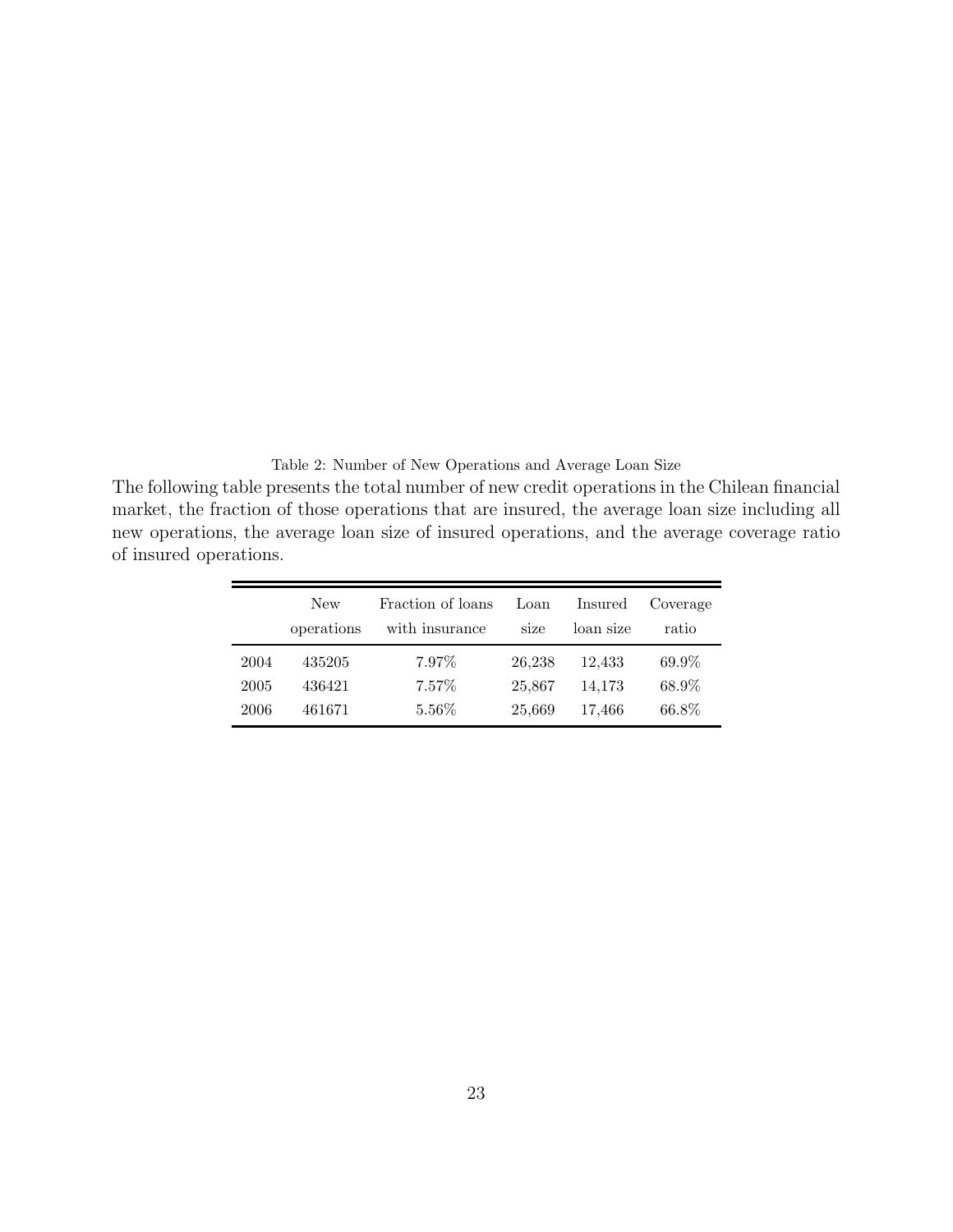# Table 3: Summary Statistics for Insured Borrowers

The following table presents the average number of bank relationships for borrowers with insured loans, their average delinquency rate, and the fraction of those borrowers that have insured and uninsured loans coexisting in the same bank.

|      | Average N | Delinquency | Simultaneous |
|------|-----------|-------------|--------------|
| Year | of banks  | rate        | loans        |
| 2004 | 2.38      | $4.5\%$     | $15.4\%$     |
| 2005 | 2.46      | $5.7\%$     | $18.1\%$     |
| 2006 | 2.57      | $6.9\%$     | 18.3%        |

Table 4: Effect of Guarantees on Delinquency Rates Twelve Months After the Loan is Issued This table presents the double difference in delinquency rates between loans eligible for insurance and loans not eligible for insurance when guarantees are used, compared to the difference in delinquency rates between loans eligible for insurance and loans not eligible for insurance when guarantees are not used. Delinquency is estimated twelve months after a loan eligible for insurance is issued. Columns differ in the type of fixed effects included in the estimation. Standard errors in parentheses are clustered at the bank level.

| Insurance eligible - Insurance non eligible |                        |                        |            |              |            |            |  |  |  |
|---------------------------------------------|------------------------|------------------------|------------|--------------|------------|------------|--|--|--|
| Guarantees                                  | $0.013***$             | $0.013***$             | $0.018***$ | $0.013***$   | $0.012***$ | $0.011***$ |  |  |  |
|                                             | (0.002)                | (0.002)                | (0.001)    | (0.001)      | (0.002)    | (0.001)    |  |  |  |
| N                                           | 287891                 | 287891                 | 287891     | 287891       | 287891     | 287891     |  |  |  |
| $adj - r^2$                                 | 0.001                  | 0.002                  | 0.004      | 0.199        | 0.392      | 0.393      |  |  |  |
| Time f.e.                                   | no                     | yes                    | yes        | yes          | no         | no         |  |  |  |
| Bank f.e.                                   | $\mathbf{n}\mathbf{o}$ | $\mathbf{n}$           | yes        | yes          | no         | no         |  |  |  |
| Firm f.e.                                   | no                     | $\mathbf{n}$           | no         | yes          | no         | no         |  |  |  |
| Firm-time f.e.                              | $\mathbf{n}\mathbf{o}$ | $\mathbf{n}\mathbf{o}$ | no         | $\mathbf{n}$ | yes        | no         |  |  |  |
| Firm-bank f.e.                              | $\mathbf{n}\mathbf{o}$ | $\mathbf{n}$           | no         | $\mathbf{n}$ | no         | yes        |  |  |  |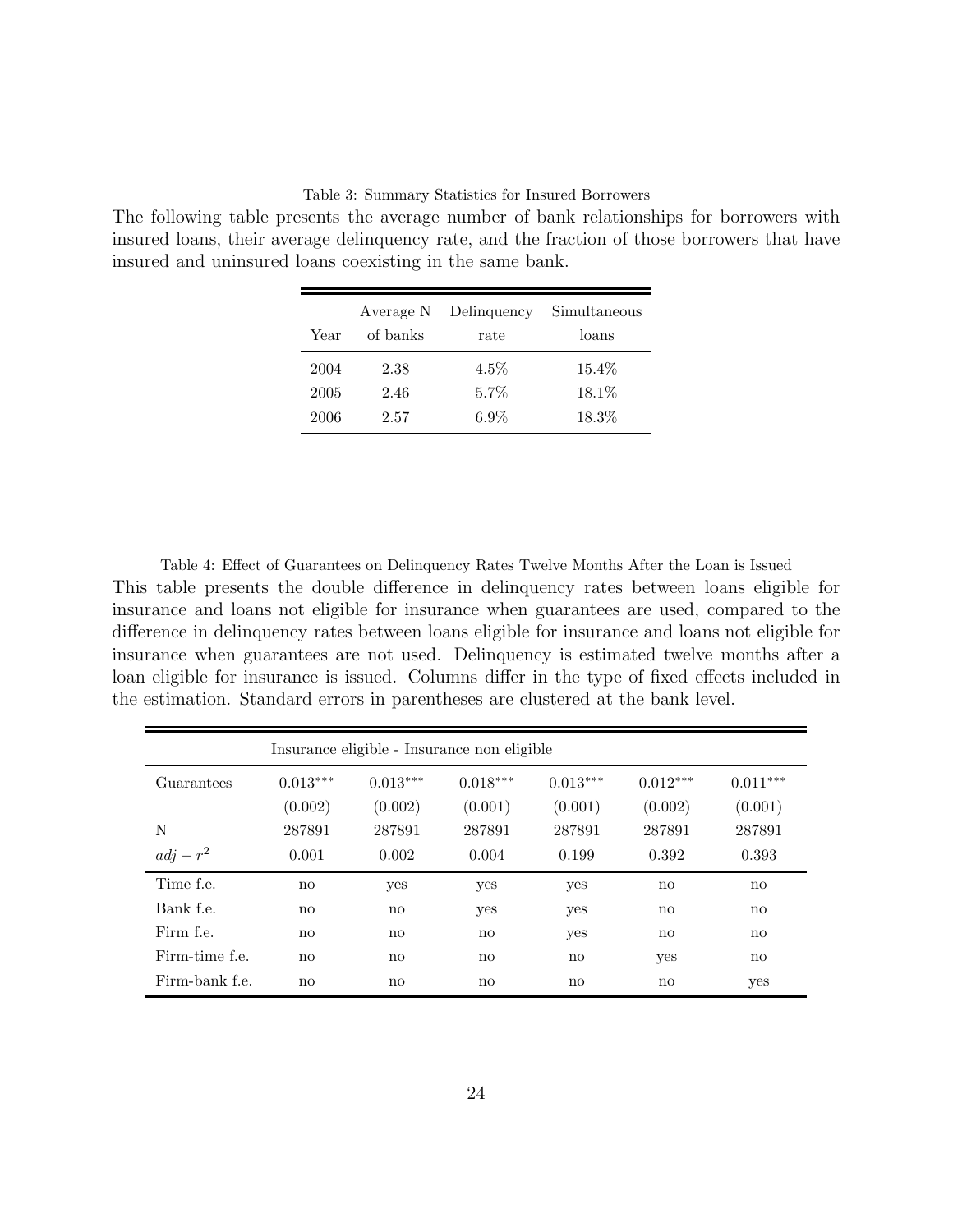Table 5: Effect of Guarantees on Delinquency Rates Twenty Four Months After the Loan is Issued This table presents the double difference in delinquency rates between loans eligible for insurance and loans not eligible for insurance when guarantees are used, compared to the difference in delinquency rates between loans eligible for insurance and loans not eligible for insurance when guarantees are not used. Delinquency is estimated twenty four months after a loan eligible for insurance is issued. Columns differ in the type of fixed effects included in the estimation. Standard errors in parentheses are clustered at the bank level.

|                | Insurance eligible - Insurance non eligible |                        |              |            |              |                        |  |  |  |  |  |
|----------------|---------------------------------------------|------------------------|--------------|------------|--------------|------------------------|--|--|--|--|--|
| Guarantees     | $0.028***$                                  | $0.027***$             | $0.037***$   | $0.022***$ | $0.018**$    | $0.012**$              |  |  |  |  |  |
|                | (0.009)                                     | (0.008)                | (0.005)      | (0.004)    | (0.008)      | (0.004)                |  |  |  |  |  |
| N              | 212599                                      | 212599                 | 212599       | 212599     | 212599       | 212599                 |  |  |  |  |  |
| $adj - r^2$    | 0.003                                       | 0.003                  | 0.033        | 0.370      | 0.560        | 0.563                  |  |  |  |  |  |
| Time f.e.      | no                                          | yes                    | yes          | yes        | $\mathbf{n}$ | $\mathbf{n}\mathbf{o}$ |  |  |  |  |  |
| Bank f.e.      | no                                          | $\mathbf{n}\mathbf{o}$ | yes          | yes        | $\mathbf{n}$ | $\mathbf{n}\mathbf{o}$ |  |  |  |  |  |
| Firm f.e.      | no                                          | $\mathbf{n}\mathbf{o}$ | $\mathbf{n}$ | yes        | $\mathbf{n}$ | $\mathbf{n}\mathbf{o}$ |  |  |  |  |  |
| Firm-time f.e. | no                                          | no                     | no           | no         | yes          | $\mathbf{n}\mathbf{o}$ |  |  |  |  |  |
| Firm-bank f.e. | no                                          | $\mathbf{n}\mathbf{o}$ | no           | no         | $\mathbf{n}$ | yes                    |  |  |  |  |  |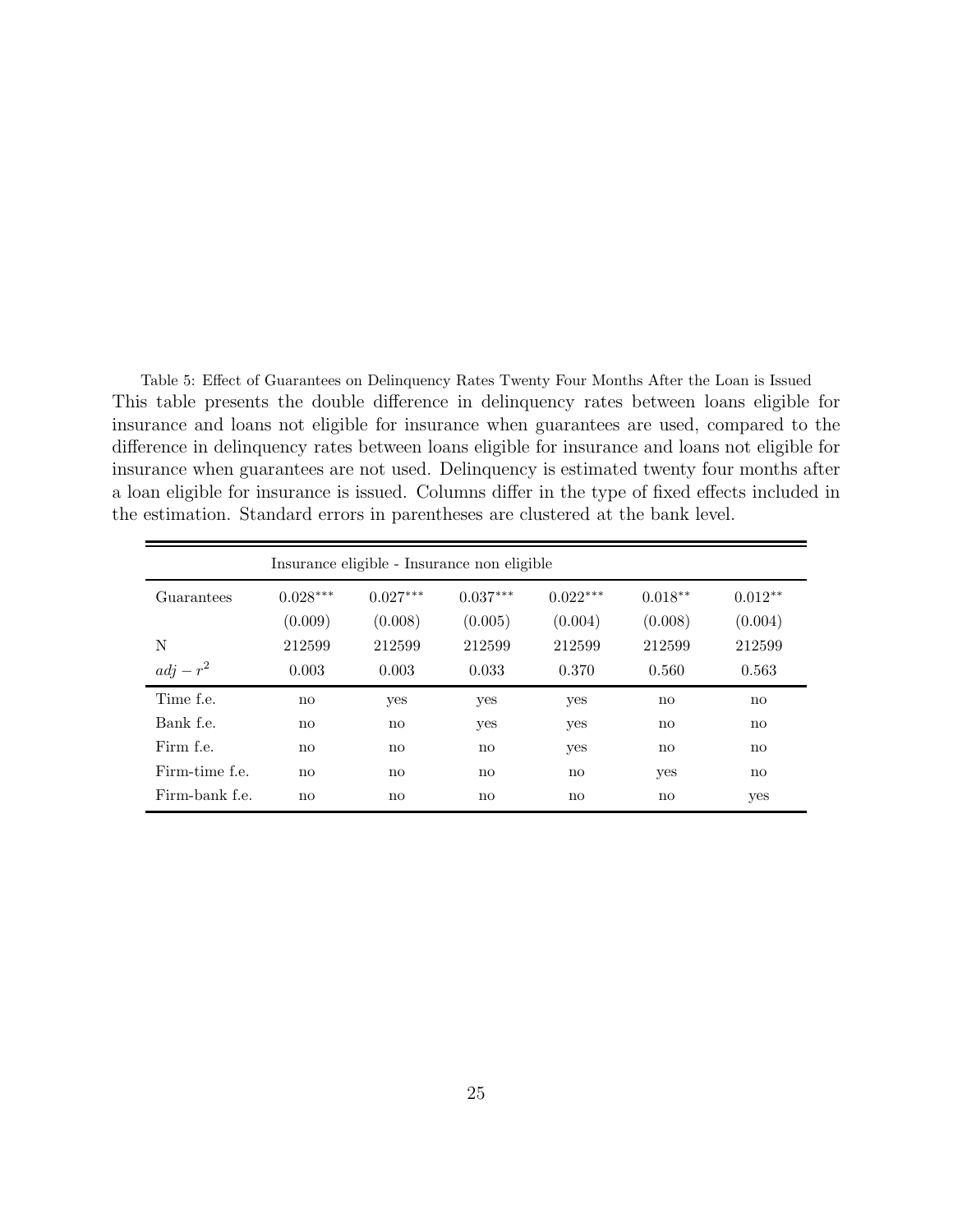Table 6: Delinquency rate For Insurance Eligible Loans and Insurance Non Eligible Loans Twelve Months After the Loan is Issued

The first three columns in the table present the single difference in delinquency rate between loans eligible for insurance issued with guarantees, compared to the delinquency rate of loans eligible for insurance issued without guarantees. The last three columns present the single difference in delinquency rate between loans not eligible for insurance that coexist with guaranteed loans, compared to the delinquency rate of loans not eligible for insurance that coexist with loans eligible for insurance issued without guarantees. Delinquency is estimated twelve months after a loan is issued. Columns differ in the type of fixed effects included in the estimation. Standard errors in parentheses are clustered at the bank level.

|                | Insurance eligible     |                       |                       | Insurance non eligible |                  |                        |  |
|----------------|------------------------|-----------------------|-----------------------|------------------------|------------------|------------------------|--|
| Guarantees     | $0.017***$<br>(0.001)  | $0.015***$<br>(0.003) | $0.014***$<br>(0.002) | 0.000<br>(0.001)       | 0.001<br>(0.002) | 0.001<br>(0.002)       |  |
| N              | 287891                 | 287891                | 287891                | 49902                  | 49902            | 49902                  |  |
| $adj - r^2$    | 0.263                  | 0.474                 | 0.476                 | 0.333                  | 0.445            | 0.445                  |  |
| Firm f.e.      | yes                    | no                    | no                    | yes                    | no               | $\mathbf{n}\mathbf{o}$ |  |
| Firm-time f.e. | $\mathbf{n}\mathbf{o}$ | yes                   | no                    | no                     | yes              | $\mathbf{n}\mathbf{o}$ |  |
| Firm-bank f.e. | $\mathbf{n}\mathbf{o}$ | no                    | yes                   | no                     | no               | yes                    |  |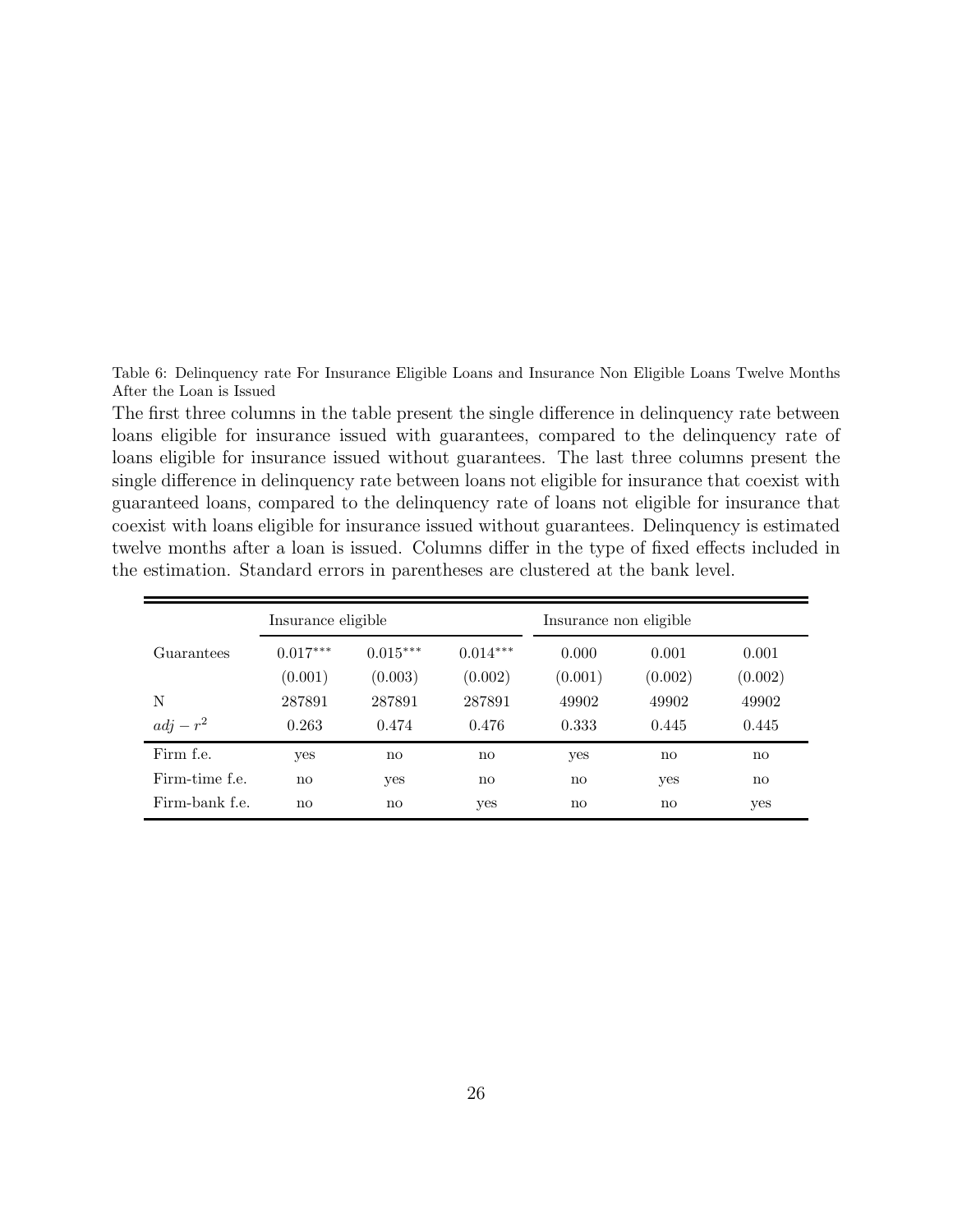Table 7: Effect of Guarantees on Loan Size Growth at the Borrower Level This table presents the difference between the growth rate of loans issued with guarantees and the growth rate of similar loans issued without guarantees. Growth rate is estimated as the difference in the logarithm of the new loan amount  $log(new loan amount + 1)$ , and the logarithm of the pre-existing credit amount  $log(preexisting credit amount + 1)$ . Columns differ in the type of fixed effects included in the estimation. Standard errors in parentheses are clustered at the bank level.

|                | Loan size growth       |           |            |         |                        |              |
|----------------|------------------------|-----------|------------|---------|------------------------|--------------|
| Guarantees     | $0.297***$             | $0.253**$ | $0.310***$ | 0.141   | 0.290                  | 0.229        |
|                | (0.091)                | (0.096)   | (0.097)    | (0.189) | (0.327)                | (0.323)      |
| N              | 62175                  | 62175     | 62175      | 62175   | 62175                  | 62175        |
| $adj - r^2$    | 0.002                  | 0.007     | 0.016      | 0.159   | 0.257                  | 0.264        |
| Time f.e.      | no                     | yes       | yes        | yes     | $\mathbf{n}$           | $\mathbf{n}$ |
| Bank           | $\mathbf{n}\mathbf{o}$ | no        | yes        | yes     | $\mathbf{n}$           | no           |
| Firm f.e.      | $\mathbf{n}$           | no        | no         | yes     | $\mathbf{n}\mathbf{o}$ | $\mathbf{n}$ |
| Firm-time f.e. | $\mathbf{n}\mathbf{o}$ | no        | no         | no      | yes                    | $\mathbf{n}$ |
| Firm-bank f.e. | $\mathbf{n}$           | no        | no         | no      | $\mathbf{n}$           | yes          |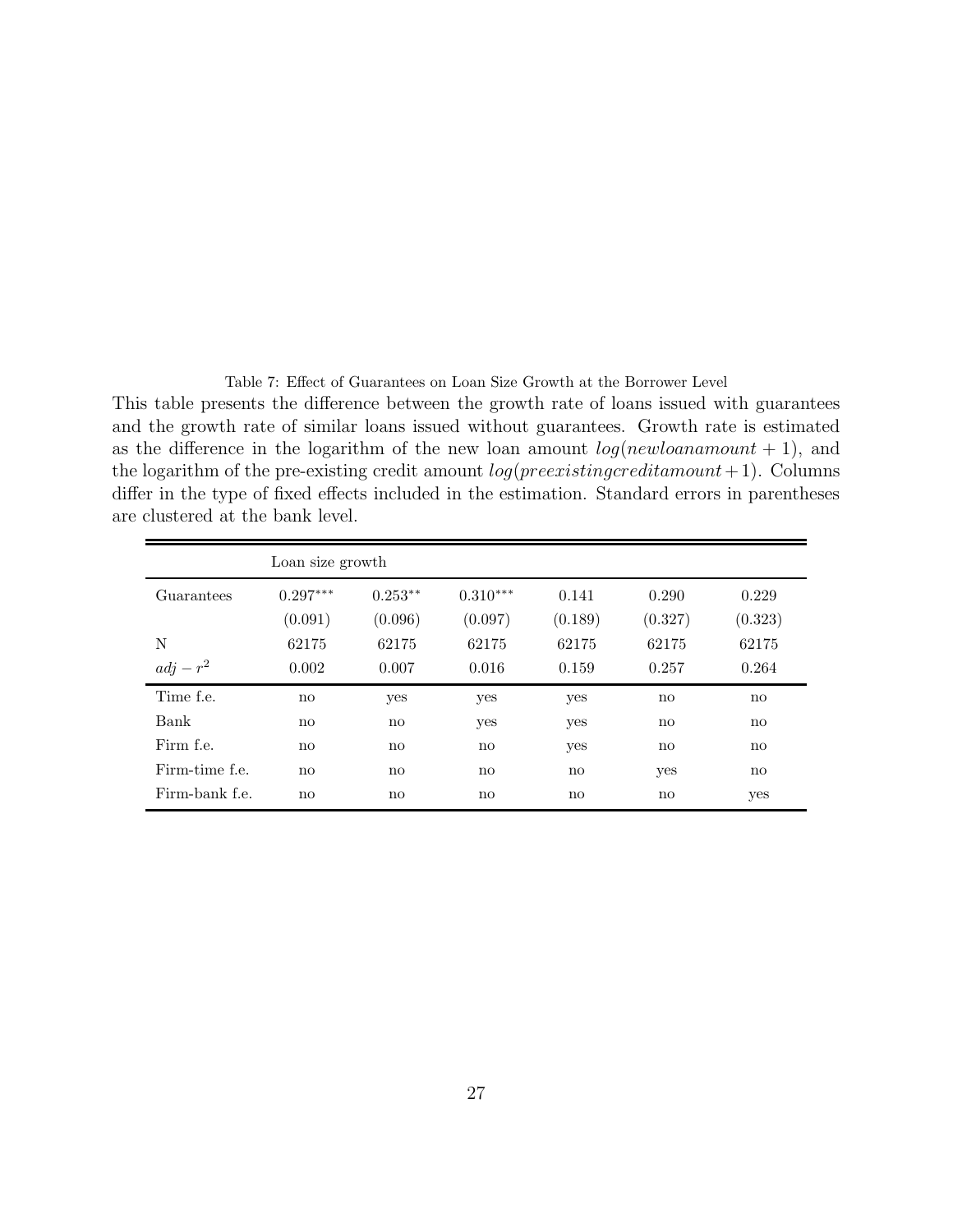Table 8: Availability of Credit Guarantees and Aggregated Amount of Credit for Small Businesses This table presents the effect of credit insurance on the aggregated amount of credit available for small- and mediumsized entrepreneurs. Columns one, two, and three present the total increase in credit generated by one additional unit of insurance. Columns four, five, and six present the increase in credit to new clients generated by one additional unit of insurance, and the rest of the columns present the increase in credit to preexisting clients generated by one unit of insurance. Standard errors in parentheses are clustered at the bank level.

|           | Credit increase        |            |            |                        |            |            |            |                        |            |
|-----------|------------------------|------------|------------|------------------------|------------|------------|------------|------------------------|------------|
|           | Total                  |            |            | <b>New</b>             |            |            | Renewed    |                        |            |
| Insurance | $0.792***$             | $0.787***$ | $0.649***$ | $0.253***$             | $0.253***$ | $0.207***$ | $0.539***$ | $0.535***$             | $0.442***$ |
|           | (0.101)                | (0.104)    | (0.099)    | (0.048)                | (0.049)    | (0.062)    | (0.062)    | (0.064)                | (0.075)    |
| N         | 475                    | 475        | 475        | 475                    | 475        | 475        | 475        | 475                    | 475        |
| adj $r^2$ | 0.0382                 | 0.0070     | 0.1284     | 0.0509                 | 0.0169     | 0.1483     | 0.0237     | $-0.0067$              | 0.0692     |
| Bank f.e. | no                     | yes        | yes        | $\mathbf{n}\mathbf{o}$ | yes        | yes        | no         | yes                    | yes        |
| Time f.e. | $\mathbf{n}\mathbf{o}$ | no         | yes        | no                     | no         | yes        | no         | $\mathbf{n}\mathbf{o}$ | yes        |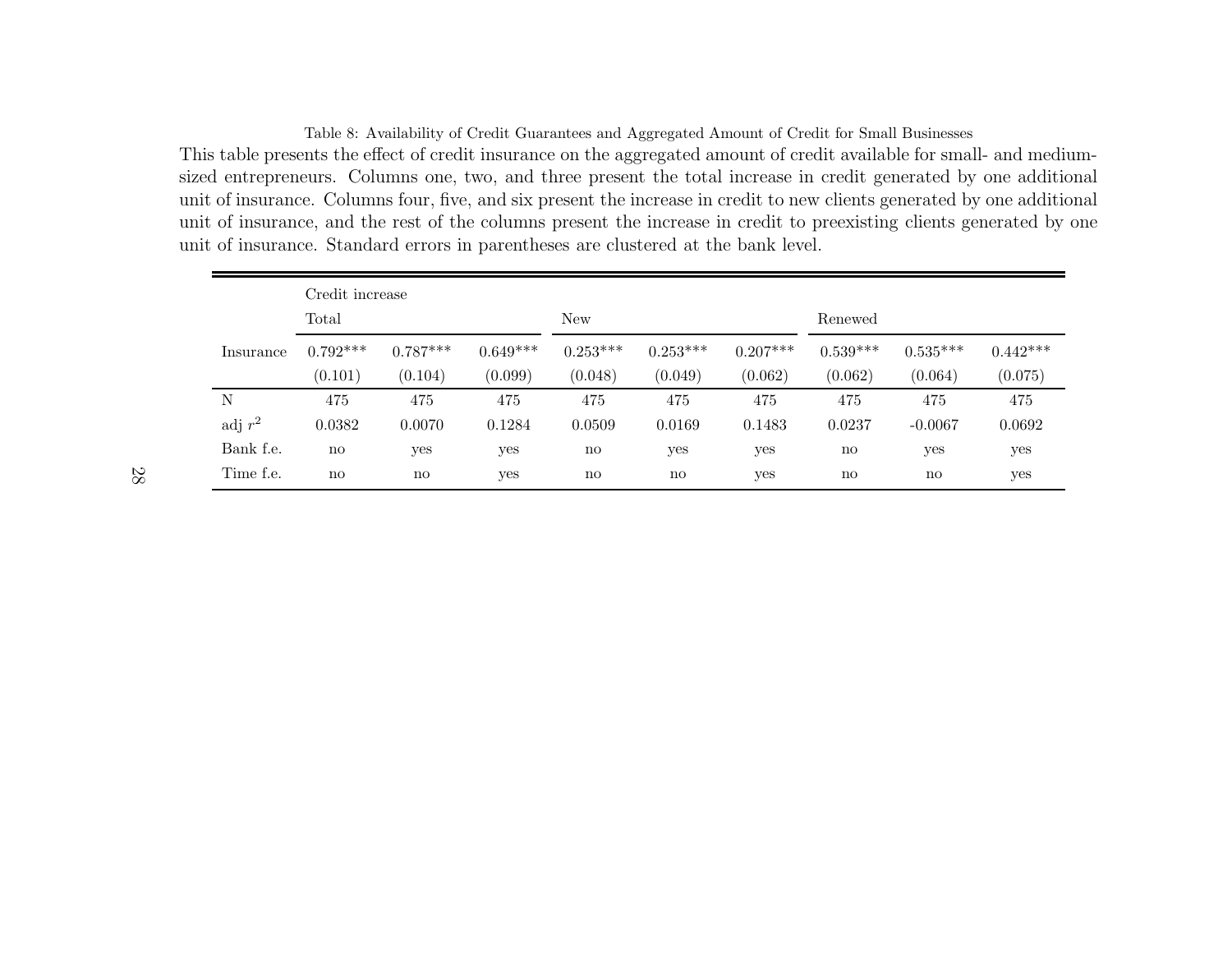Table 9: Availability of Credit Guarantees and Number and Size of Loans to SMEs This table presents the effect of credit insurance on the total number of loans issued to smalland medium-sized entrepreneurs, and the effect of credit insurance on the average size of loans to SMEs. Columns one, two, and three present the increase in the number of loans generated by the addition of \$ 1,700 (Ch \$ 1,000,000) of insurance, and columns four, five, and six present the increase in loan size. Standard errors in parentheses are clustered at the bank level.

|           | Number of loans                      |                                    |                                        |                                  | Size of loans                    |                                      |  |  |
|-----------|--------------------------------------|------------------------------------|----------------------------------------|----------------------------------|----------------------------------|--------------------------------------|--|--|
| Insurance | Total loans<br>$0.147***$<br>(0.051) | New loans<br>$0.022***$<br>(0.005) | Renewed loans<br>$0.125***$<br>(0.047) | All loans<br>$-0.219$<br>(0.296) | New loans<br>$-0.194$<br>(0.228) | Renewed loans<br>$-0.173$<br>(0.247) |  |  |
| N         | 475                                  | 475                                | 475                                    | 452                              | 450                              | 440                                  |  |  |
| adj $r^2$ | $-0.0302$                            | 0.1298                             | $-0.0376$                              | 0.0347                           | 0.0017                           | $-0.0206$                            |  |  |
| Bank f.e. | yes                                  | yes                                | yes                                    | yes                              | yes                              | yes                                  |  |  |
| Time f.e. | yes                                  | yes                                | yes                                    | yes                              | yes                              | yes                                  |  |  |